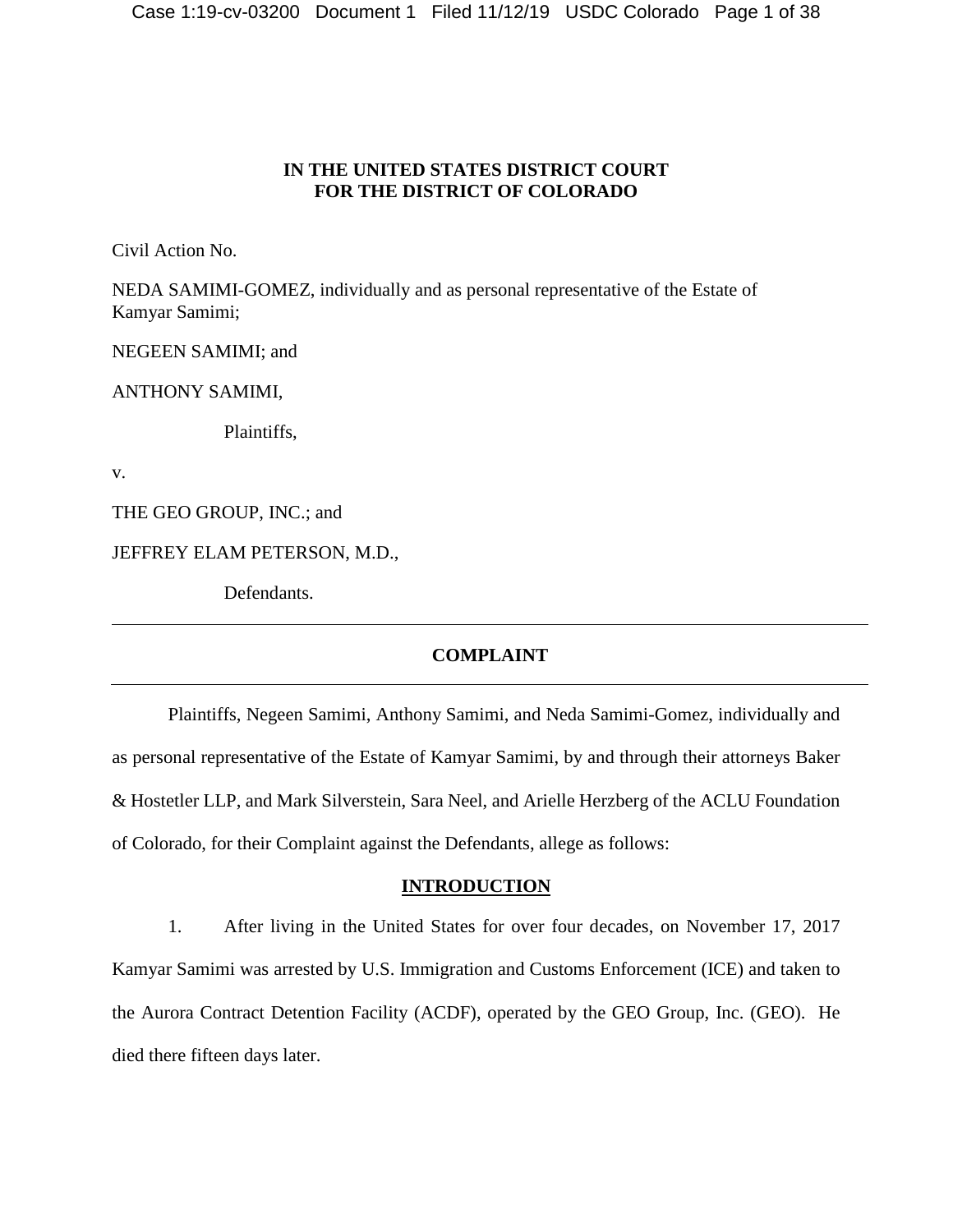#### Case 1:19-cv-03200 Document 1 Filed 11/12/19 USDC Colorado Page 2 of 38

2. Mr. Samimi's death was the result of GEO medical staff's extreme mistreatment. GEO staff were clueless in treating Mr. Samimi's opioid use disorder ("OUD"). He had been taking methadone daily for more than 25 years. Dr. Peterson, the only full-time physician at the facility, cut Mr. Samimi off his methadone cold turkey. That action was medically unjustifiable. Then, Dr. Peterson failed to treat and respond properly to Mr. Samimi's severe withdrawal symptoms.

3. Dr. Peterson prescribed various medications for Mr. Samimi's withdrawal symptoms. GEO nurses even failed to administer many of the prescribed medications. They also failed to properly monitor Mr. Samimi's withdrawal and failed to call an ambulance as his condition became critical. The nurses had never received any training on opioid withdrawal.

4. Mr. Samimi's treatment was indicative of the general state of affairs with respect to medical treatment at ACDF. GEO had vacancies in key medical personnel for over six months. Officers complained to their lieutenant on a nightly basis about the nurses' failure to respond to detainees' medical needs.

5. For his part, Dr. Peterson was always hard to reach by phone, although he was supposed to be on call 24/7. The morning of Mr. Samimi's death, he failed to return two calls and instead was hanging Christmas lights.

6. Plaintiffs assert claims against Defendants for negligence, medical malpractice, wrongful death, and violations of the Rehabilitation Act.

#### **JURISDICTION AND VENUE**

7. This action arises under the laws of the United States, including the Rehabilitation Act, 29 U.S.C. § 794. This Court has jurisdiction pursuant to 28 U.S.C. § 1331, and over pendent state law claims pursuant to 28 U.S.C. § 1367.

-2-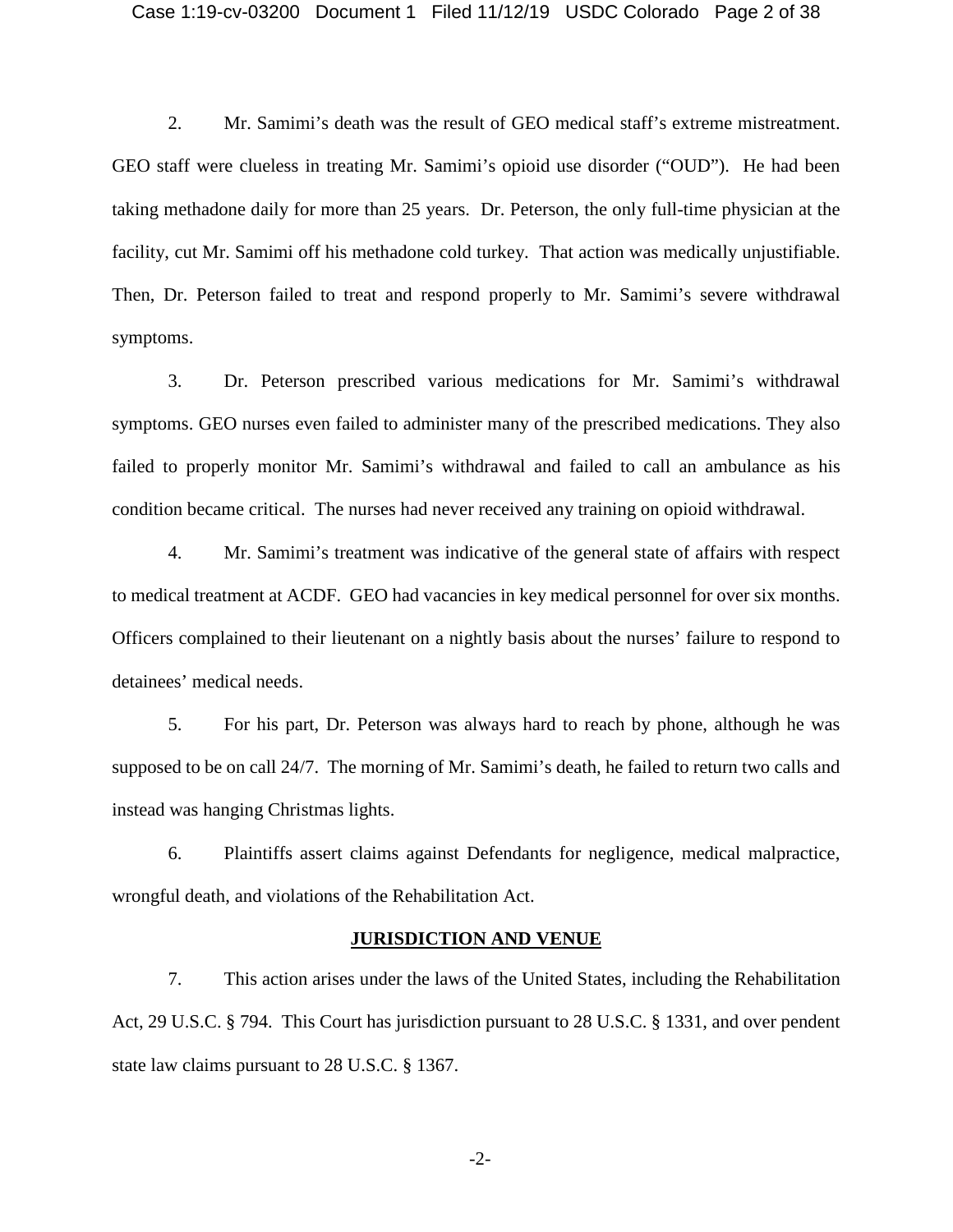8. Venue is proper in the District of Colorado pursuant to 28 U.S.C. § 1391(b). A substantial part of the events or omissions giving rise to the claims occurred in the District of Colorado.

## **PARTIES**

9. The decedent, Kamyar Samimi, was a resident of the state of Colorado.

10. Plaintiff Neda Samimi-Gomez is the daughter of Kamyar Samimi. She is a resident of the state of Colorado. She is also the duly appointed personal representative of Mr. Samimi's estate, which has been probated in the Probate Division of the District Court for Adams County, Colorado, under case number 2019PR030694.

11. Negeen Samimi is the daughter of Kamyar Samimi. She is a resident of the state of Colorado.

12. Anthony Samimi is the son of Kamyar Samimi. He is a resident of the state of Wisconsin.

13. Defendant GEO Group, Inc. is a Florida corporation with its principal street address located at 4955 Technology Way, Boca Raton, FL 33431. Its registered agent in Colorado is located at 155 E. Boardwalk #490, Fort Collins, CO 80525. At the time of the events and omissions giving rise to this lawsuit, this corporation contracted with ICE to, among other things, house detainees and operate and provide medical services to detainees at ACDF, where Kamyar Samimi was held from November 17, 2017 to December 2, 2017, and supervised and implemented such services. Defendant GEO Group, Inc. employed the nurses who were responsible for the care of Mr. Samimi during his detention at ACDF. Defendant GEO Group, Inc. is responsible for the oversight, supervision, and training of the staff at ACDF, including the nursing staff who cared for Mr. Samimi. Defendant GEO Group, Inc. contracted with Correct Care Solutions, L.L.C. to provide a medical director at ACDF.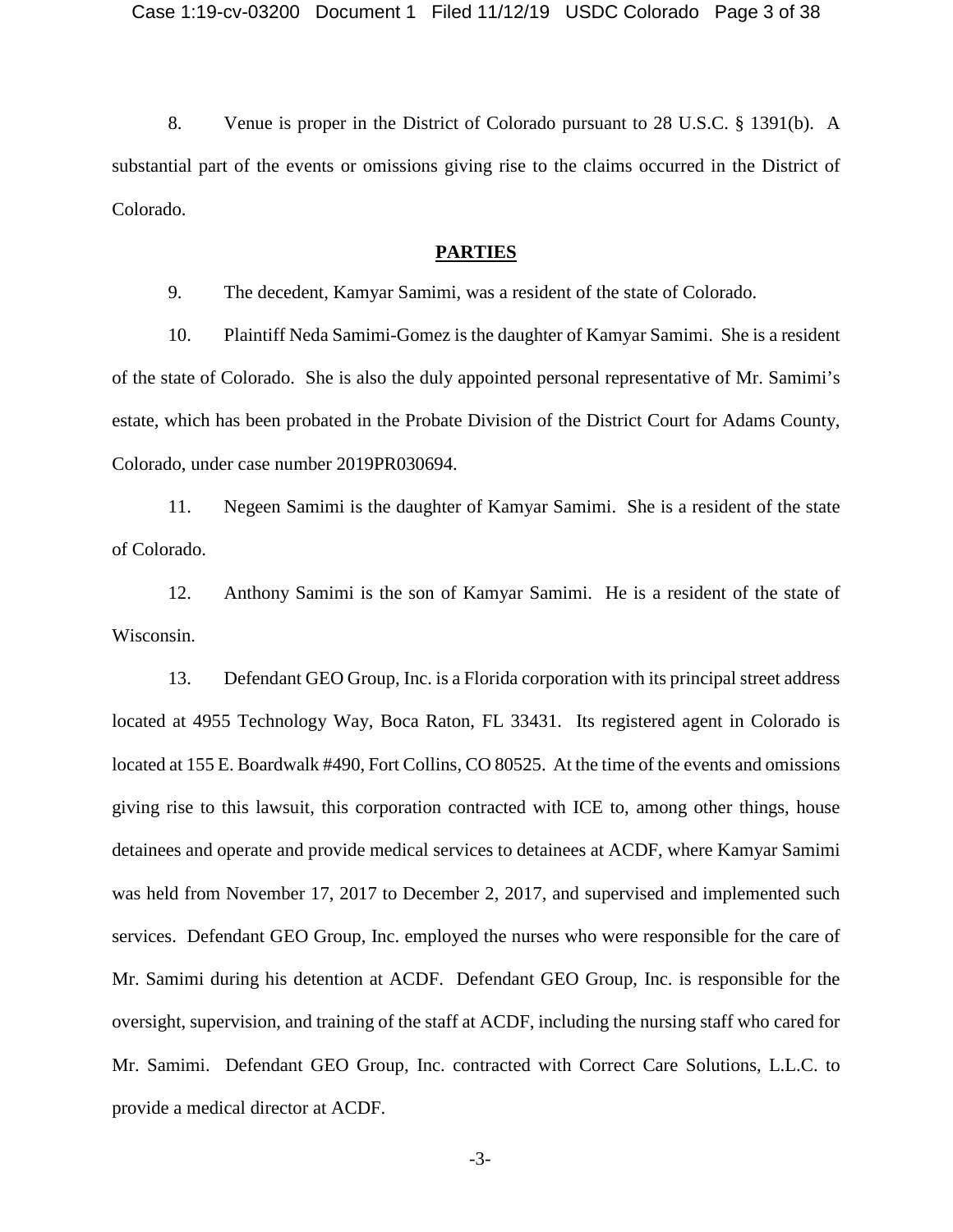14. At all times relevant to the subject matter of this lawsuit, Defendant Jeffrey Peterson, MD, was a resident of the state of Colorado. Dr. Peterson served as the Medical Director of the ACDF facility and as the only full-time physician at the facility. He was employed by Correct Care Solutions, LLC.

## **CERTIFICATE OF REVIEW**

15. Pursuant to C.R.S. § 13-20-602(3)(a), counsel certifies as follows:

(a) Counsel has consulted with medical professionals with expertise in the areas of the alleged negligence described in Plaintiff's Complaint and Jury Demand;

(b) The medical professionals who have been consulted have reviewed all known facts relevant to the allegations of negligent conduct as complained of in Plaintiffs' Complaint and Jury Demand;

(c) Based on review of such facts, the medical professionals have concluded that the filing of the claims against Defendant Peterson does not lack substantial justification within the meaning of C.R.S.  $\S$  13-17-102(4); they have also concluded that the filing of claims against GEO Group for the alleged negligence of nurses in its employ does not lack substantial justification within the meaning of C.R.S.  $\S$  13-17-102(4); and

(d) The medical professionals who have reviewed all known facts relevant to the allegations of negligent conduct as contained in Plaintiff's Complaint and Jury Demand meet the requirements set forth in C.R.S. § 13-64-101.

## **FACTUAL ALLEGATIONS**

#### Kamyar Samimi's Background and Arrest

16. Kamyar Samimi was born in Iran in 1953, entered the United States as a student in 1976, and became a Legal Permanent Resident in 1979.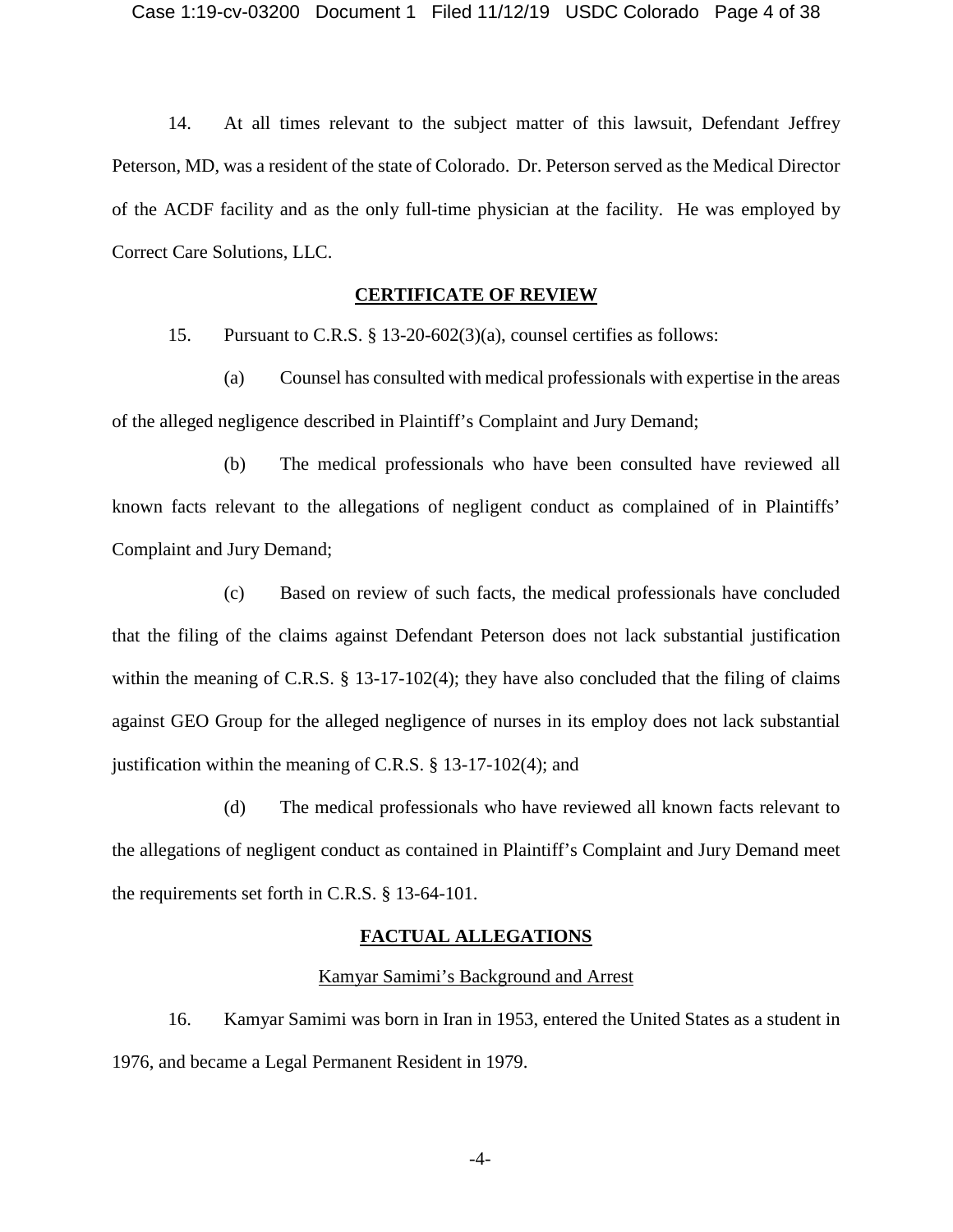17. Mr. Samimi had three children: Anthony, Neda, and Negeen. They are currently 38, 26, and 22 years old, respectively.

18. On November 17, 2017, agents from ICE arrested Mr. Samimi at his home in Thornton, Colorado. The immigration arrest was based on Mr. Samimi's conviction for possession of a small amount of a controlled substance twelve years earlier. The immigration charge asserted that Mr. Samimi's twelve-year-old conviction rendered him removeable from the country. Mr. Samimi was taken into custody at ACDF.

19. Mr. Samimi had been taking methadone daily for over 25 years to treat opioid use disorder ("OUD").

#### Overview of GEO's Mistreatment of Mr. Samimi at ACDF

20. Beginning on November 17, 2017, and, over the next two weeks, Mr. Samimi endured numerous acts of neglect, callous indifference, and medical negligence.

21. The U.S. Department of Homeland Security's Office of Professional Responsibility, External Reviews and Analysis Unit conducted a Detainee Death Review following Mr. Samimi's death. Its investigation was conducted with the help of an outside agency called Creative Corrections. Investigators reviewed records and video and interviewed GEO staff at ACDF.

22. The findings in the report included noncompliance in 12 areas from the ICE Performance-Based National Detention Standards (PBNDS). For example:

(a) GEO had vacancies in key medical personnel positions at ACDF, including a director of nursing and a midlevel medical provider, for longer than six months;

(b) GEO failed to complete an initial physical assessment of Mr. Samimi, in part due to the absence of a midlevel provider;

-5-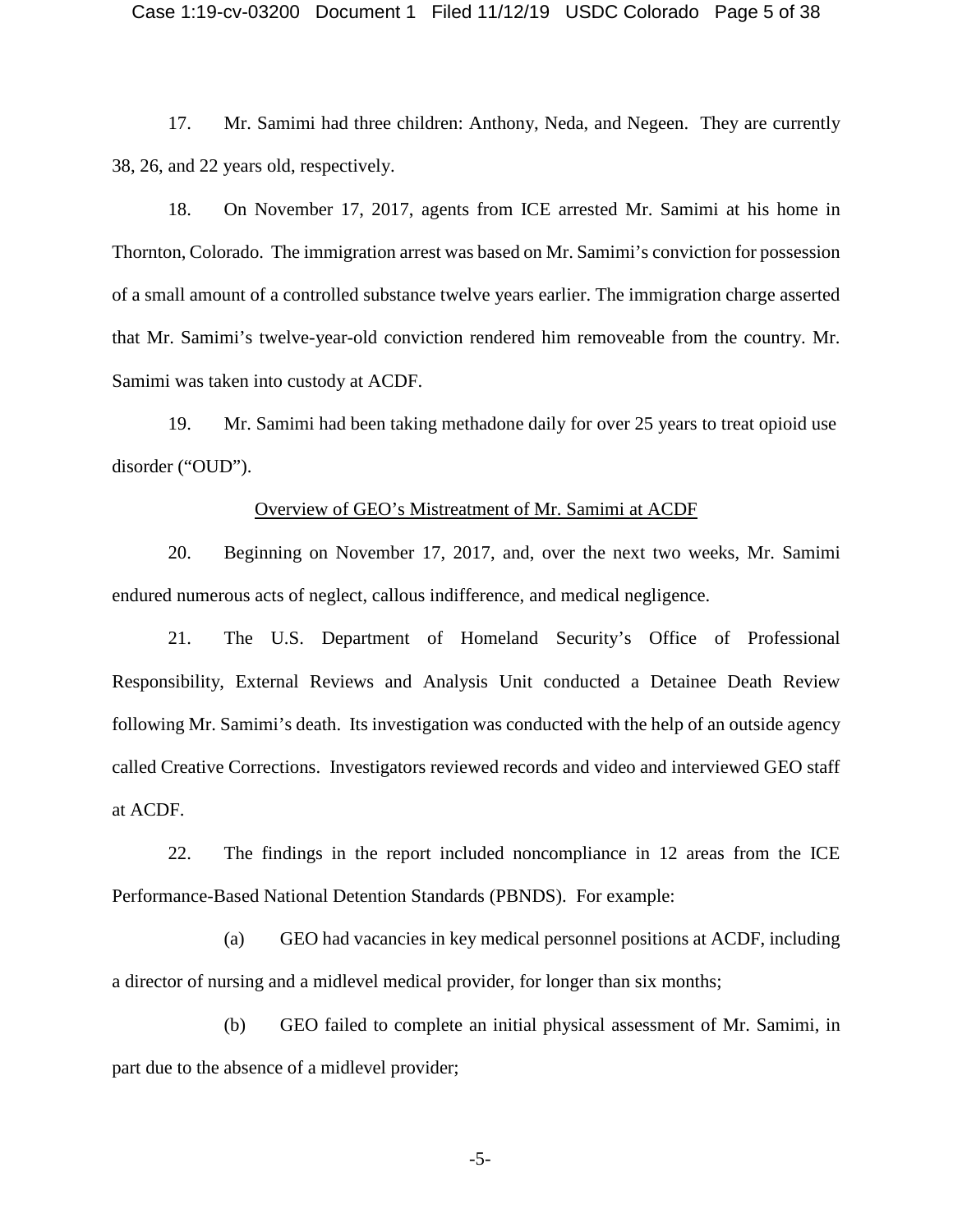(c) GEO was supposed to have an on-call physician available 24 hours per day, but Dr. Peterson, the facility's only full-time physician, was difficult to reach outside of working hours, including on the day of Mr. Samimi's death, when he failed to answer or return two phone calls;

(d) The intake nurse's documentation of Mr. Samimi's possible early opioid withdrawal, a serious medical condition, did not result in an initial provider assessment within two days of intake, as required by GEO policy;

(e) While Dr. Peterson wrote prescriptions for medications to treat withdrawal to be administered up to three times daily, as needed, and despite complaints of the symptoms for which medication was prescribed, GEO nurses administered only five of 42 doses for anxiety, 21 of 42 doses for restlessness/sleeplessness, 17 of 42 doses for pain, and four of 42 for nausea and vomiting;

(f) GEO nurses failed to document administration of Mr. Samimi's medication on numerous occasions;

(g) GEO nurses failed to conduct welfare checks every eight hours while Mr. Samimi was on suicide watch; and

(h) GEO medical staff failed to transfer Mr. Samimi to an emergency room even though he exhibited life-threatening withdrawal symptoms, beginning in the week following his intake.

23. In addition, the Detainee Death Review identified violations of GEO's own policies, including that its nurses failed to consistently perform nursing assessments each shift, did not take Mr. Samimi's vital signs every eight hours, as ordered by Dr. Peterson, and failed to call Dr. Peterson on different occasions despite observation of serious clinical symptoms.

-6-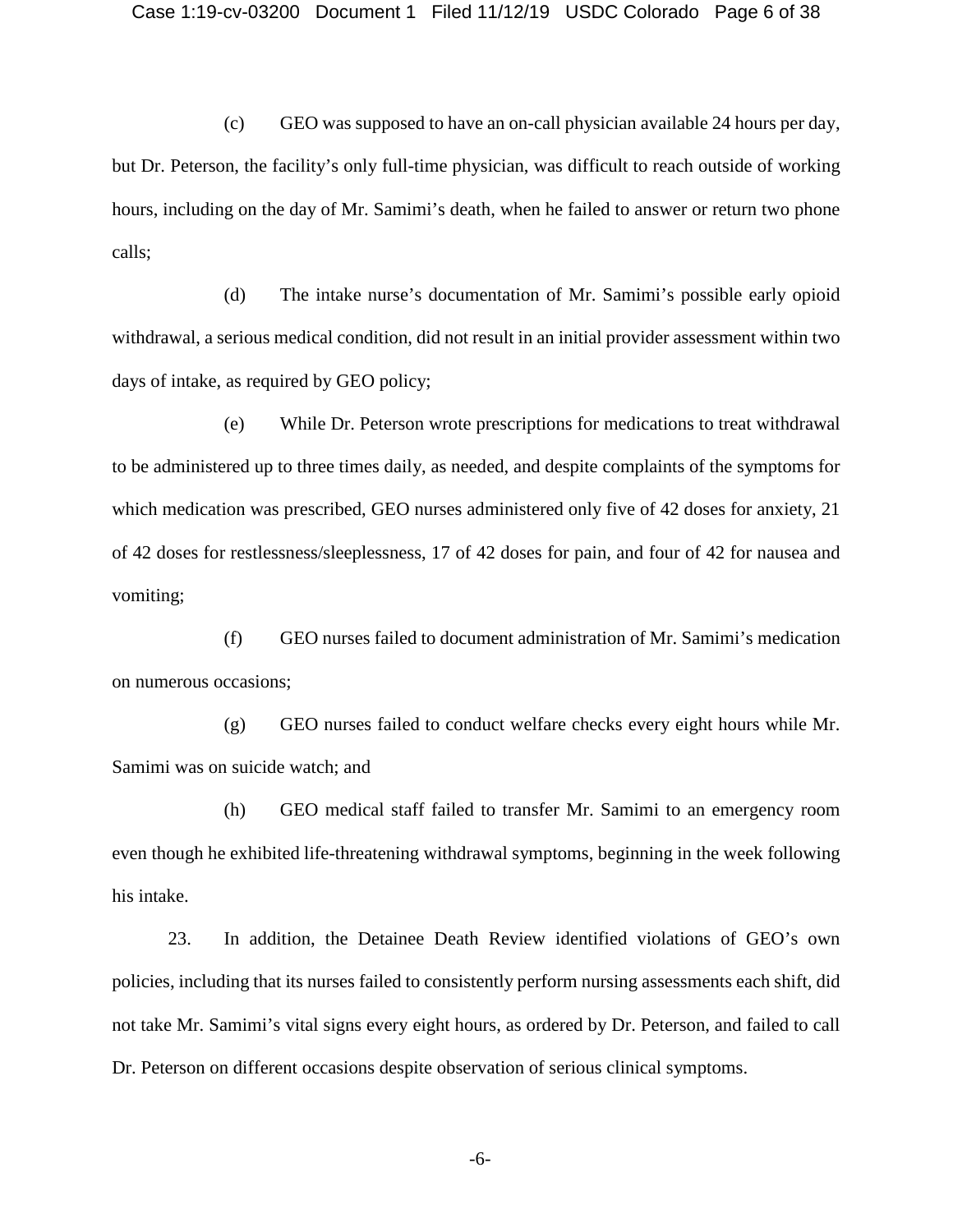24. The report also noted several concerns regarding nursing care, including that GEO nurses did not take Mr. Samimi's weight after his initial intake, did not encourage him to shower, even though he refused to do so throughout his detention; and did not consistently document encounter times, pain levels, the justification for giving as-needed medications, accurate verbal/telephone orders, and completion of assessments for dehydration.

#### GEO's Mistreatment of Mr. Samimi's Opioid Use Disorder and Withdrawal

25. In addition, the report took issue with GEO medical staff's lack of training in opiate withdrawal monitoring and treatment.

26. GEO's medical staff did not comply with National Commission on Correctional Health Care (NCCHC) standards, which state that "severe withdrawal symptoms must never be managed outside of a hospital." The NCCHC standards also warn that, "[d]eaths from acute intoxication or severe withdrawal have occurred in correctional institutions."

27. GEO nurses at ACDF all reported that they were not trained in opioid withdrawal.

28. This was even though ACDF received a high number of detainees with OUD.

29. Indeed, GEO nurses apparently received no training whatsoever. Their training was "on the job."

30. In monitoring Mr. Samimi, GEO nurses used the Clinical Institute Withdrawal Instrument (CIWA), which is for *alcohol* withdrawal monitoring, instead of an instrument specific to *opiate* withdrawal, such as the most widely recognized and used Clinical Opiate Withdrawal Scale (COWS).

31. CIWA is not compatible with opiate withdrawal instruments, as there are clinical differences between the two forms.

32. And GEO nurses only completed the CIWA form four times—often incorrectly.

-7-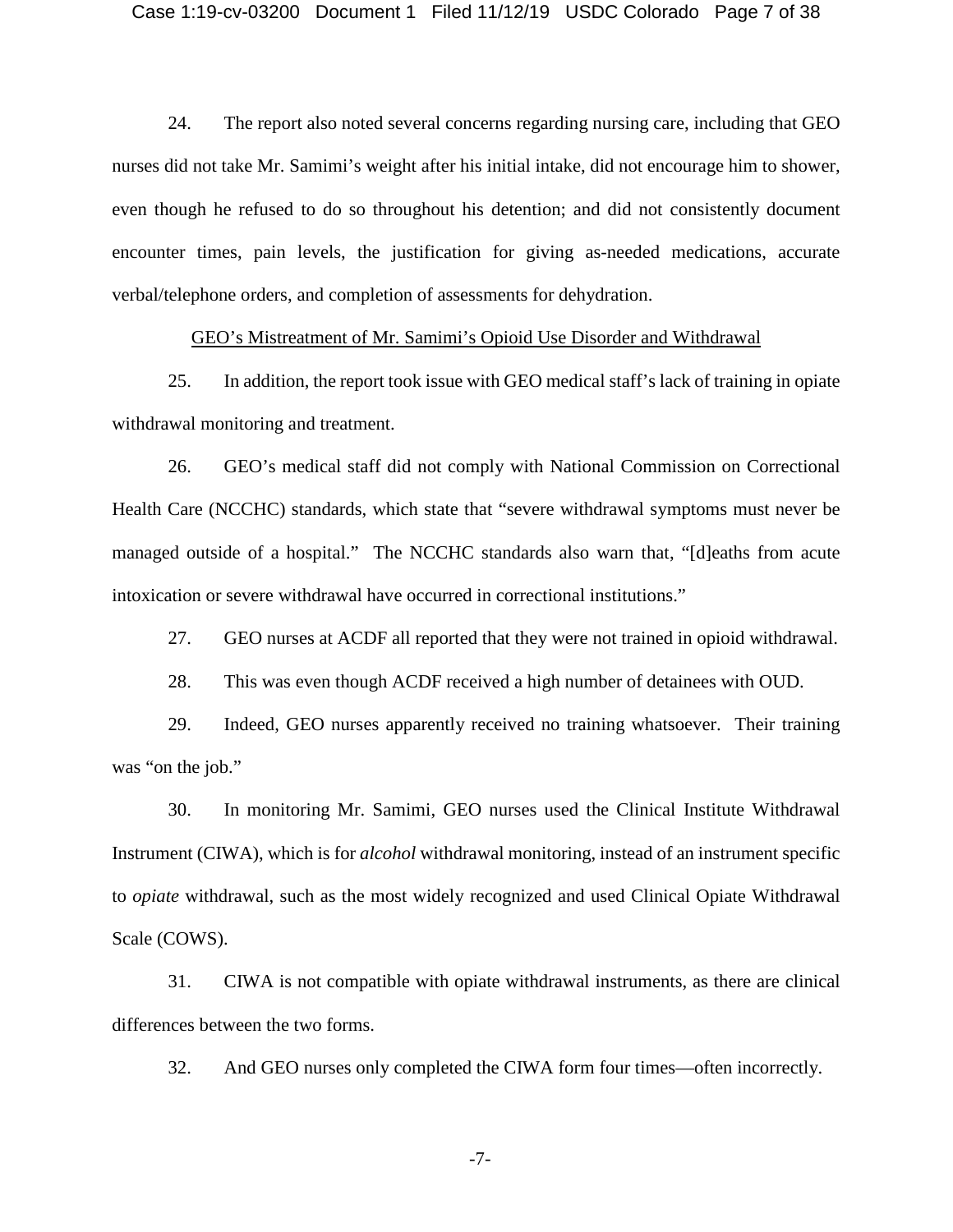33. The report stated:

Through their actions, [GEO] nurses demonstrated a lack of understanding of opioid withdrawal symptoms, including that drug seeking is to be expected. They also demonstrated *inability to properly monitor a patient withdrawing from opioids and to recognize related life-threatening symptoms*. Given the nation's current opioid epidemic, staff preparedness is fundamental to assuring patients are provided with appropriate care. (Emphasis added).

34. Dr. Peterson and GEO nurses repeatedly discounted Mr. Samimi's serious symptoms, which they attributed to him being a manipulative drug seeker who was "faking" his condition.

35. Mr. Samimi did not receive methadone or an appropriate substitute. He was cut off cold turkey, with devastating consequences.

36. Dr. Peterson said Mr. Samimi's two fainting spells were not legitimate and that Mr.

Samimi was not actually suicidal. He said, "[m]ost of these people are manipulative," and stated that Mr. Samimi was just putting on an act to get methadone.

37. During Mr. Samimi's detention, GEO nurses said things like, "[h]e was an addict,"

and "[i]f you're going to live like that it's expected you're going to die like that."

## Medication-Assisted Treatment

38. Following GEO policy, Dr. Peterson issued the order to that Mr. Samimi would not receive methadone or any appropriate substitute.

39. Dr. Peterson stated in an interview that this order was based on GEO policy.

40. Mr. Samimi suffered from Opioid Use Disorder (OUD), a chronic, relapsing brain disease that affects approximately 2.5 million Americans.

41. Methadone is one of three FDA-approved medications for treatment of OUD and has been deemed an "essential medicine" by the World Health Organization. There is no scientific evidence of successful treatment of OUD without medication.

-8-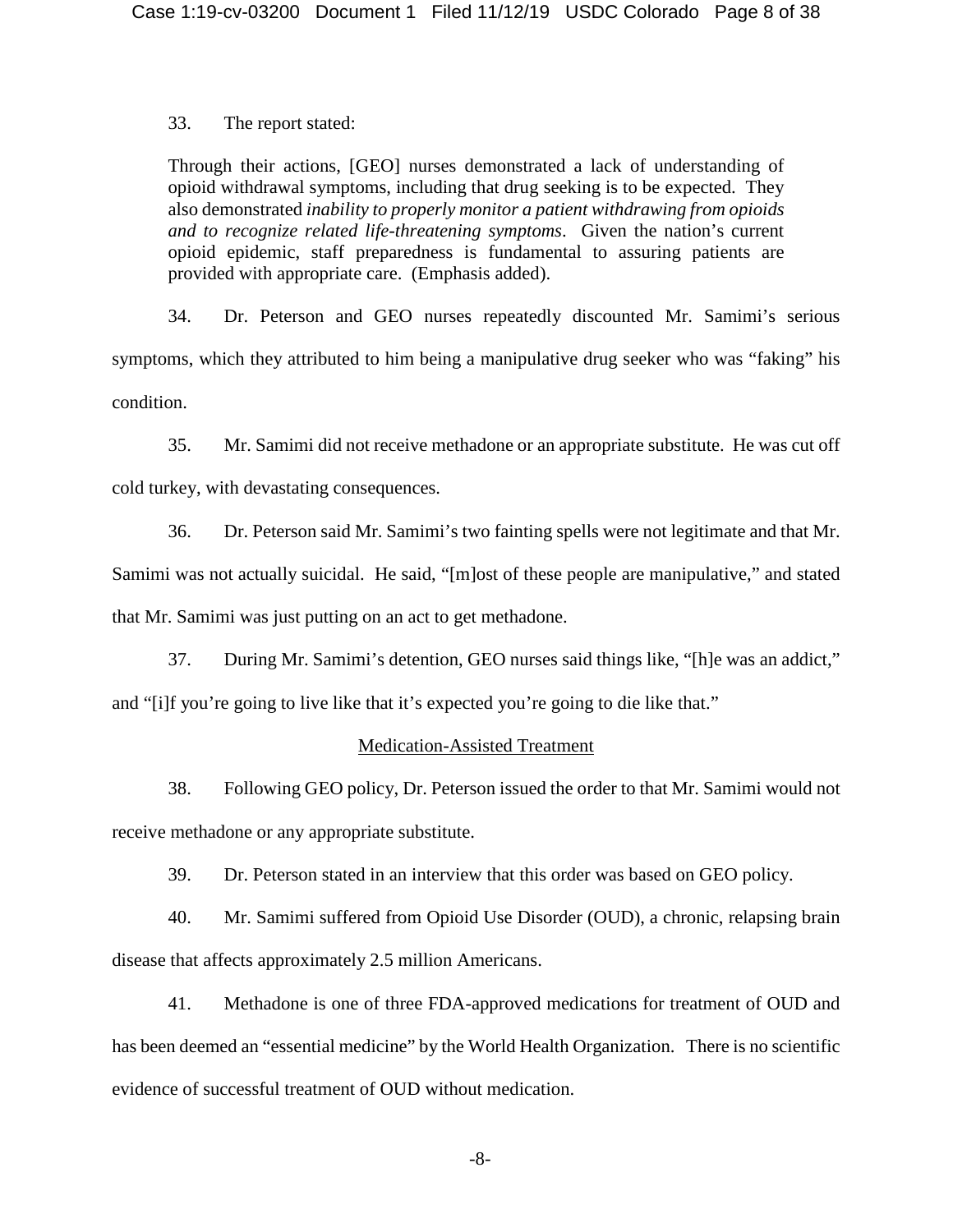#### Case 1:19-cv-03200 Document 1 Filed 11/12/19 USDC Colorado Page 9 of 38

42. The sudden cessation of methadone violates the applicable professional medical standard of care, and causes excruciating withdrawal symptoms that include severe dysphoria, cravings for opiates, irritability, sweating, nausea, tremors, vomiting, insomnia, and muscle pain. It also leads to seizures in some cases. These symptoms can sometimes lead to life-threatening complications. Psychological symptoms of withdrawal may include decompensation, severe depression, and suicidality.

43. The NCCHC has adopted a position statement calling for the "continuation of prescribed medications for substance use disorders," such as methadone. Moreover, according to the Substance Abuse and Mental Health Services Administration (SAMHSA), "just as it is inadvisable to deny people with diabetes the medication they need to help manage their illness, it is also *not sound medical practice* to deny people with OUD access to FDA-approved medications for their illness." (Emphasis added).

#### November 17, 2017: Mr. Samimi's Intake Reveals He Has Been Taking Methadone for 25 Years

44. Upon Mr. Samimi's arrival at ACDF the night of November 17, 2017, a GEO nurse provided an initial medical screening.

45. Mr. Samimi reported to the nurse that he had been taking 190 mg of methadone daily. He said he was experiencing withdrawal symptoms, that he needed the methadone, and that he was worried about his withdrawal and back pain.

46. The intake nurse did not include any information or details about Mr. Samimi's reported symptoms of withdrawal, even though the screening form called for such information.

47. The nurse reported the methadone use to Dr. Peterson.

48. Dr. Peterson said the methadone dosage could not be that high. Dr. Peterson incorrectly believed that 190 mg was a lethal dose of methadone for Mr. Samimi. Nevertheless,

-9-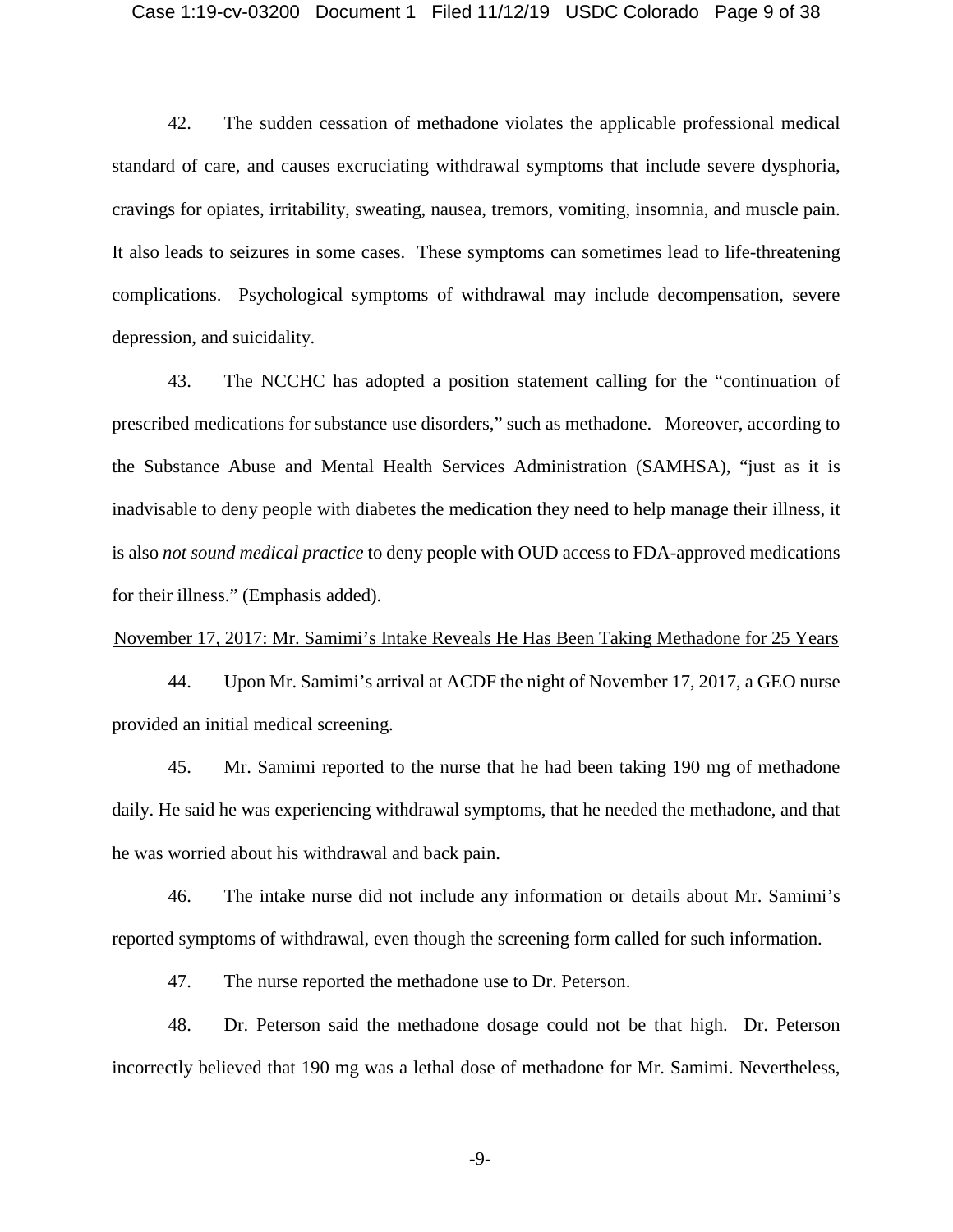#### Case 1:19-cv-03200 Document 1 Filed 11/12/19 USDC Colorado Page 10 of 38

Mr. Samimi's self-report was, in fact, correct. He was regularly receiving 190 mg of methadone from the University of Colorado's ARTS Parkside Clinic in Denver, Colorado (the "ARTS clinic").

49. Dr. Peterson ordered that Mr. Samimi be cut off from methadone, and he did not prescribe any substitute.

50. Instead, Dr. Peterson ordered lab studies; prescribed a series of medications intended to ameliorate some of the symptoms of Mr. Samimi's withdrawal; and ordered that Mr. Samimi's vital signs be taken every eight hours until further notice.

51. The drugs that Dr. Peterson prescribed were: Ativan for anxiety, Clonidine as a sedative, Cyclobenzaprine as a muscle relaxant, and Phenergan for nausea. He also ordered that ibuprofen be administered to Mr. Samimi regularly. His prescription called for: Ativan 1 mg intramuscularly up to three times daily as needed for 15 days; Clonidine 0.1 mg orally up to three times daily as needed for 15 days; Cyclobenzaprine 10 mg orally up to three times daily as needed for 15 days; Ibuprofen 800 mg orally up to three times daily as needed for 15 days, and Phenergan 25 mg orally up to three times daily as needed for 15 days.

52. Mr. Samimi vomited his first night at GEO's facility. He told a GEO nurse, "I feel terrible," and he reported a pain level of eight out of ten. The nurse's assessment noted tremors to Mr. Samimi's hands and an unsteady gait.

#### November 18-23, 2017: Mr. Samimi's Withdrawal Worsens

53. On November 18, 2017, Mr. Samimi complained to GEO nurses of withdrawal symptoms, including nausea, a headache, and back pain. He let the nurses know that he had taken methadone for over 20 years.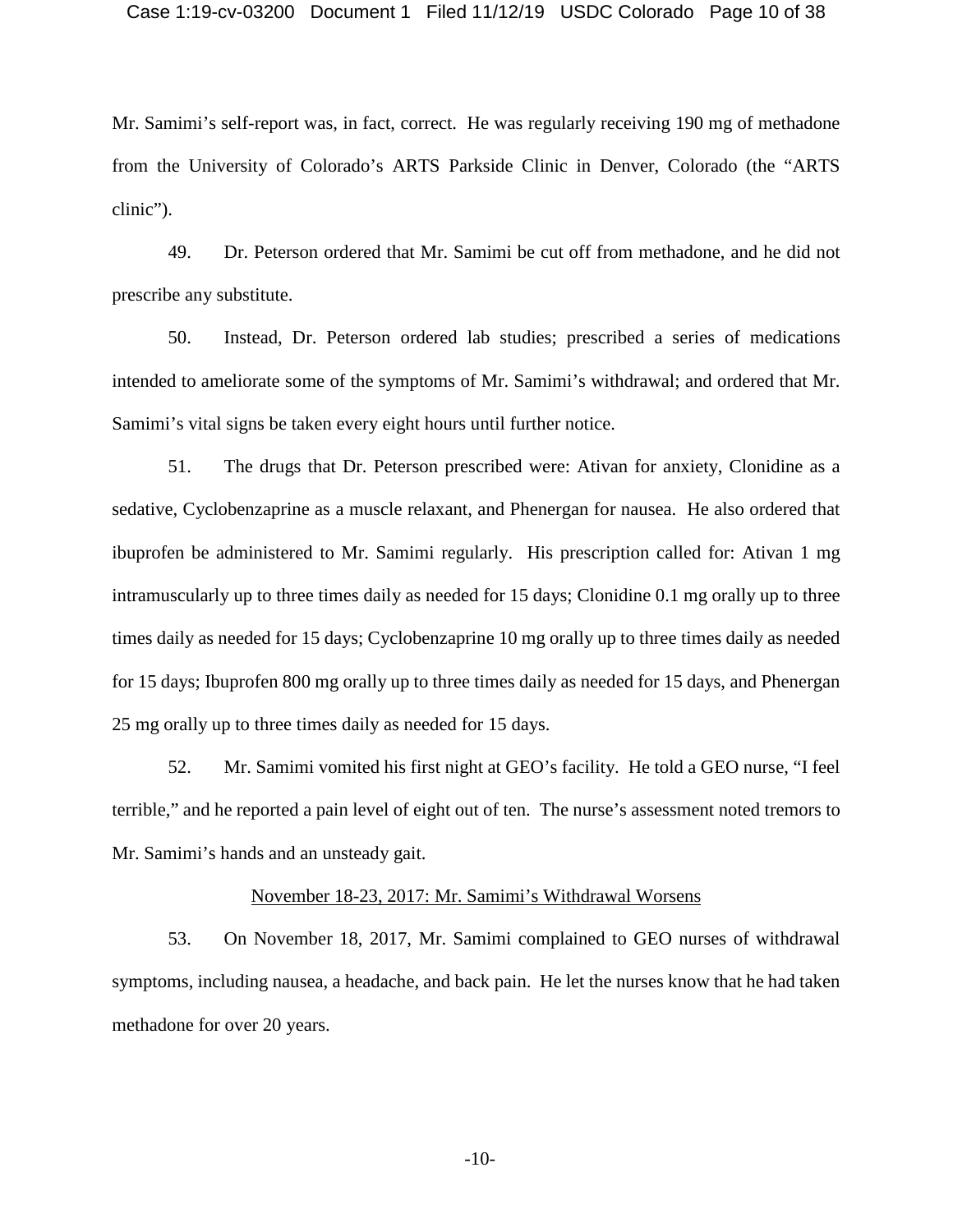#### Case 1:19-cv-03200 Document 1 Filed 11/12/19 USDC Colorado Page 11 of 38

54. GEO medical records from November 19, 2017 indicate that Mr. Samimi was experiencing significant pain.

55. That day, Mr. Samimi spoke to a friend on the phone. He told the friend that he was "dying here" and "sicker than hell."

56. During the morning of November 20, 2017, a GEO nurse completed the CIWA form for alcohol withdrawal. On it she noted that Mr. Samimi was suffering from nausea/vomiting, tremors, paroxysmal sweating, and anxiety.

57. That afternoon, a psychologist conducted a mental health evaluation. Mr. Samimi told the psychologist that he started using opium recreationally at age 14 in Iran. He said that in 1991, he followed the recommendation of a mental health professional in the United States to begin taking methadone as a medication, and that he had been taking methadone daily since that time.

58. The psychologist noted that Mr. Samimi was in active withdrawal. He complained of chills, nausea, stomach pain, headache, and body aches. Mr. Samimi said he could not sleep and was exhausted.

59. The psychologist, who was a certified Addiction Specialist III, identified Mr. Samimi as a patient in opioid withdrawal. She did not think Mr. Samimi was being "dodgy" or "manipulative."

60. A GEO nurse's progress note from the next evening, November 21, 2017, indicated that Mr. Samimi appeared anxious and was experiencing tremors.

61. The following evening, November 22, 2017, a GEO nurse indicated in a progress note that Mr. Samimi complained of nausea, vomiting, generalized pain, tremors, and shivering related to withdrawal.

-11-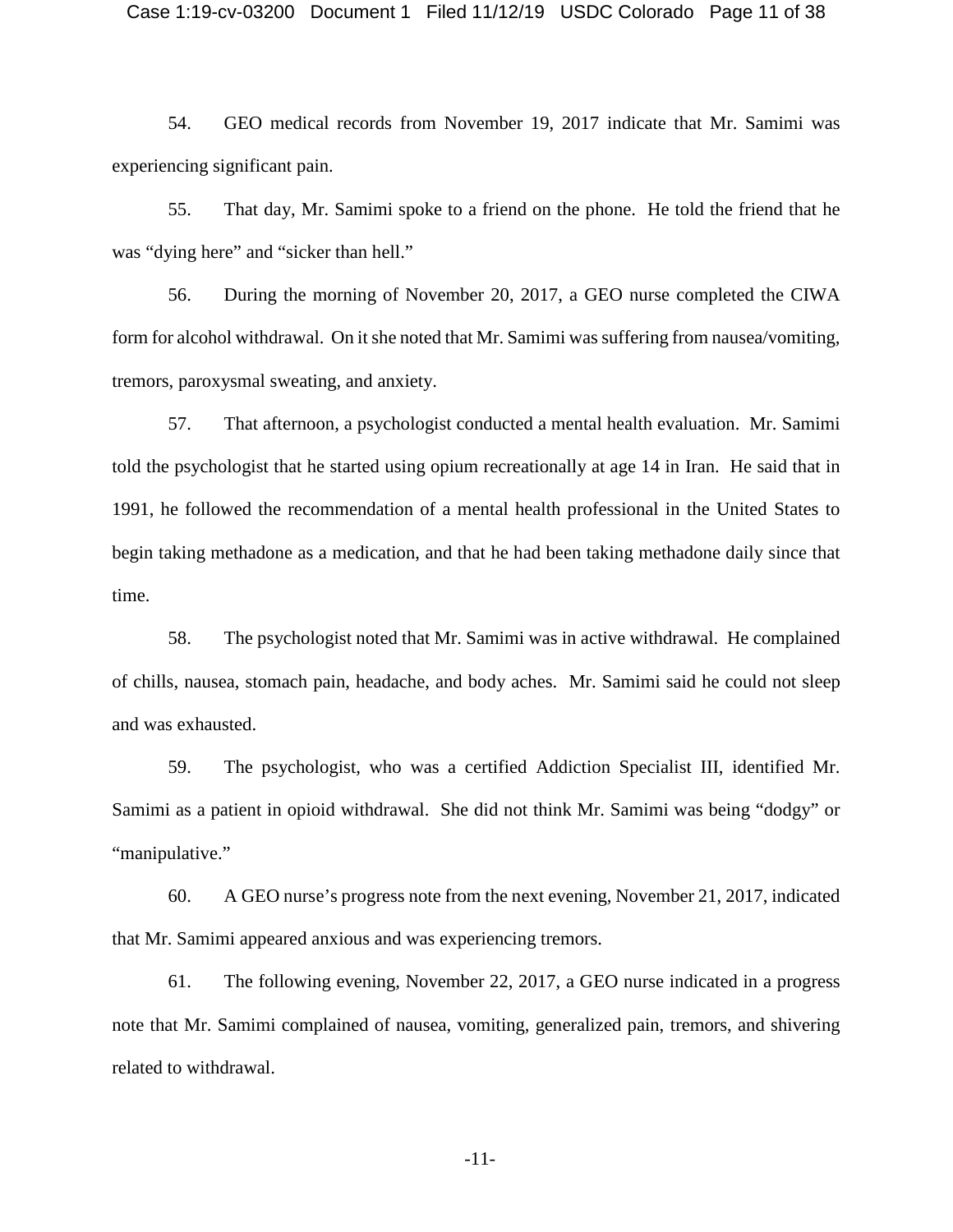62. The next day, November 23, 2017, GEO nurses documented that Mr. Samimi was experiencing tremors, pain, and weakness.

#### November 24, 2017: Mr. Samimi Repeatedly Passes Out

63. Mr. Samimi's condition took a dramatic turn for the worse on November 24, 2017.

64. That day, Mr. Samimi refused all three meals and said he had been unable to eat for the past three days. He said he had been flushing food down the toilet because he could not stand the smell, likely due to the nausea that resulted from the opioid withdrawal.

65. A log entry noted that at 6:32 a.m., Mr. Samimi was screaming out for a nurse and was stating that he has abdominal pain, and that nurses were notified.

66. The entry at 7:45 a.m. states, "Detainee Samimi keeps on screaming."

67. Despite Mr. Samimi's pleas, the next entry in the log was not made until 11:15 a.m. The entry noted that a nurse was in the cell with Mr. Samimi and administered medicine.

68. At 1:50 p.m., Mr. Samimi approached the door of his cell to tell an officer he was experiencing abdominal pain. Mr. Samimi fainted and fell to the ground.

69. Two GEO nurses then entered the cell, and found Mr. Samimi on his back, lying on the floor, unresponsive. Their attempts to rouse him verbally and physically were unsuccessful.

70. Mr. Samimi regained consciousness following a sternal rub, after which the nurses lifted Mr. Samimi to a seated position. He told them he had not eaten in four days. Mr. Samimi passed out again.

71. Mr. Samimi regained consciousness again following another sternal rub, and the two nurses moved a limp Mr. Samimi to the bed. He complained of nausea, vomiting, and inability to eat.

-12-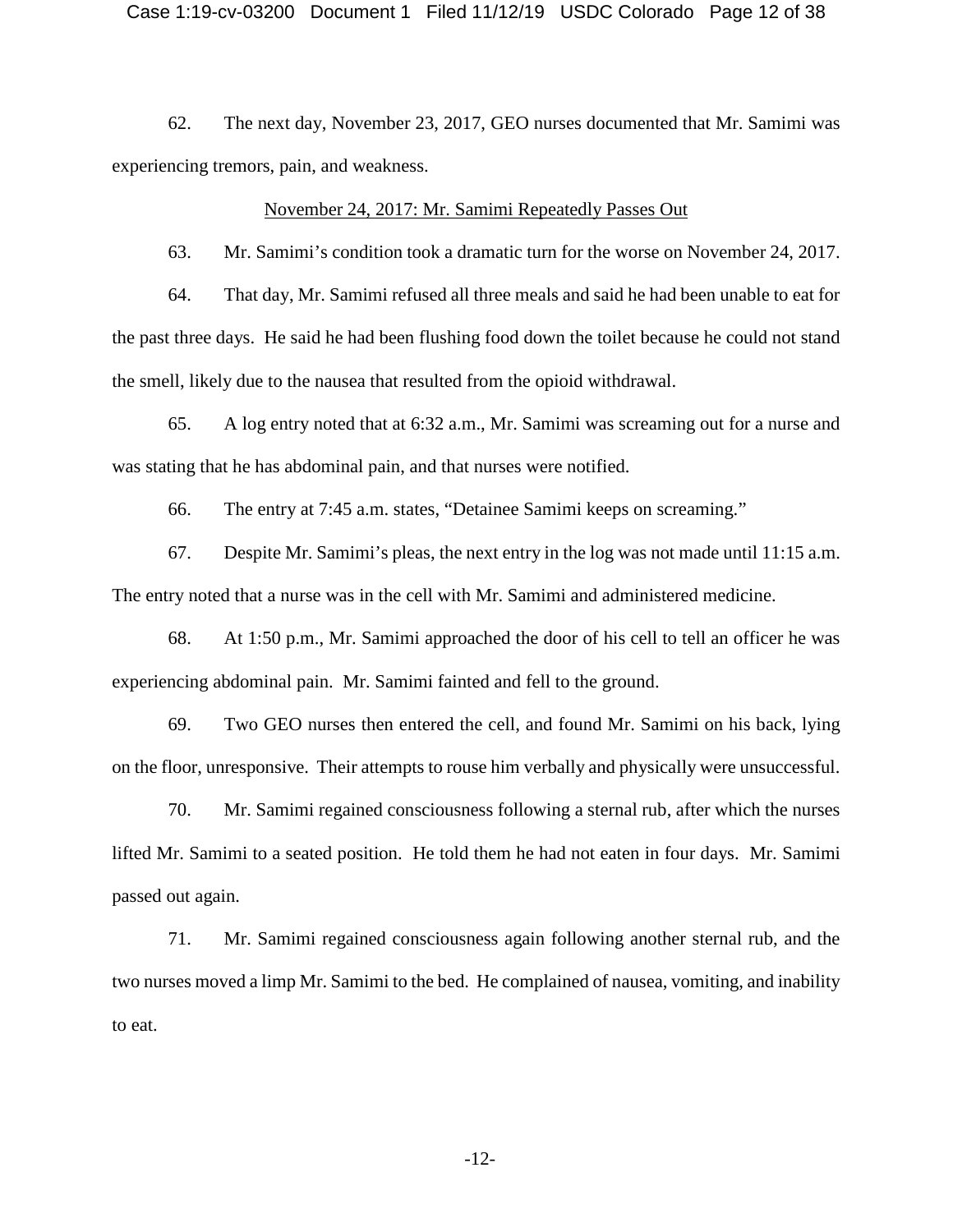72. Mr. Samimi was experiencing an abnormally elevated pulse and abnormally low oxygen saturation.

73. GEO's nursing assessment was dehydration and "possible drug-seeking behavior." The nurses' only action was to educate Mr. Samimi on diet, medications, and the importance of good nutrition and fluid intake.

74. One of the GEO nurses stated that when Mr. Samimi got to the cell after he "supposedly fainted," Mr. Samimi started a "feigned seizure."

75. The nurses did not contact Dr. Peterson and did not conduct a follow-up nursing assessment for six hours.

76. The nursing assessment from 8:30 p.m. included "signs and symptoms of withdrawal" and Mr. Samimi's complaints of nausea and vomiting.

## November 25-27, 2017: GEO Nurses Fail to Notify Dr. Peterson of Mr. Samimi's Severe Withdrawal Symptoms

77. The following day, November 25, 2017, Mr. Samimi again declined all three meals.

78. He complained of abdominal pain, weakness, nausea, and vomiting.

79. That evening, a GEO nurse filled out a CIWA alcohol withdrawal form incorrectly. The score indicated severe alcohol withdrawal, based on Mr. Samimi's indications of nausea, vomiting, tremors, anxiety, and paroxysmal sweating.

80. According to ICE's Detainee Death Review, "prudent nursing practice called for contacting Dr. Peterson," which the GEO nurse did not do.

81. Instead of notifying the physician of Mr. Samimi's severe symptoms, the nurse told Mr. Samimi to pick up his trash, clean his room, and stay up as much as possible during the day.

82. On November 26, 2017, Mr. Samimi again refused all three meals.

-13-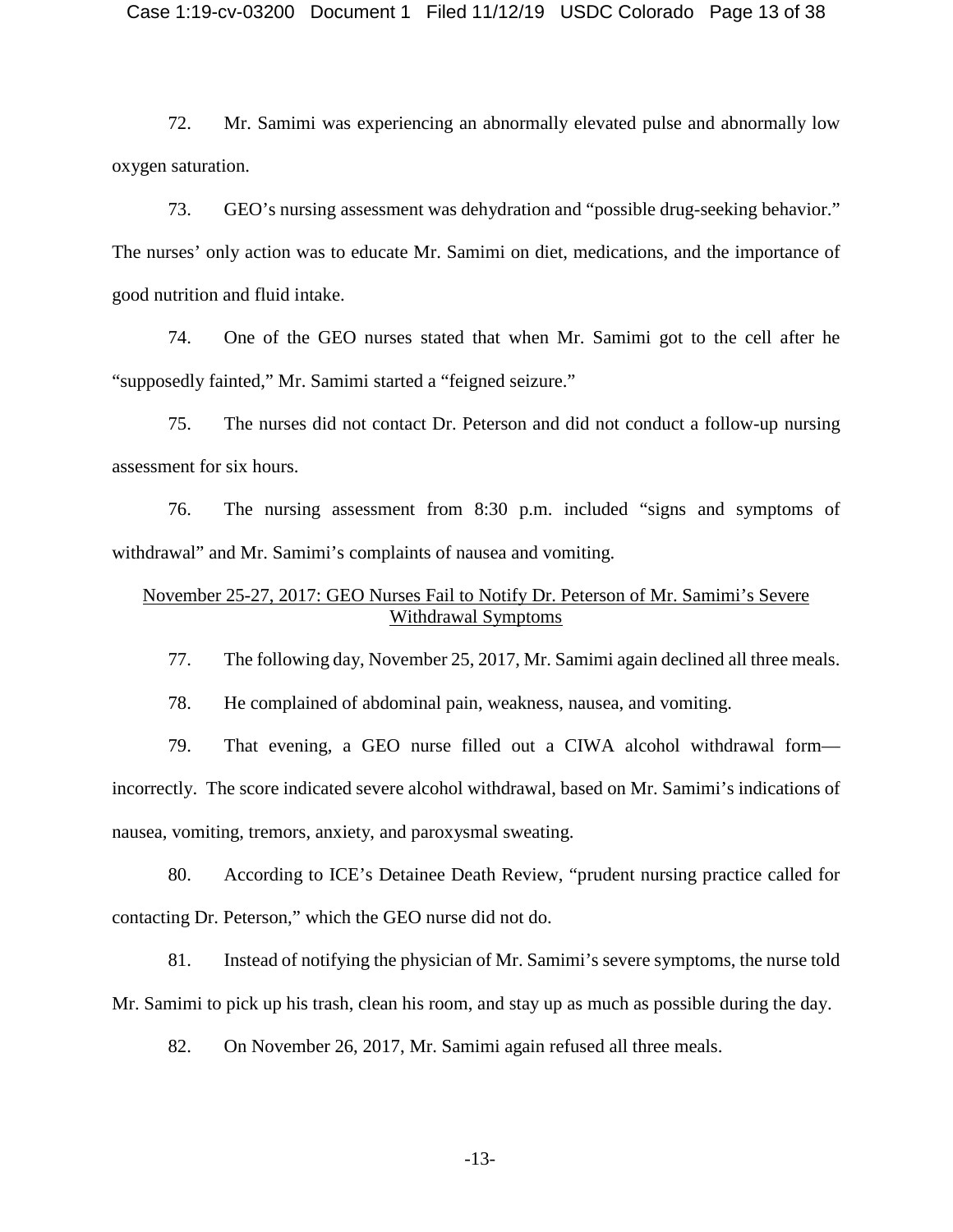#### Case 1:19-cv-03200 Document 1 Filed 11/12/19 USDC Colorado Page 14 of 38

83. Around noon that day, Mr. Samimi complained to a GEO nurse that he had pain all over. Mr. Samimi's speech was slurred and he had trouble walking. The nurse's assessment was "possible withdrawal."

84. That evening, the same GEO nurse who previously completed a CIWA alcohol withdrawal form did another one, noting Mr. Samimi's anxiety, nausea, vomiting, tremors, and paroxysmal sweats. Although she added up the scores incorrectly, the total score still broke the threshold for severe alcohol withdrawal. Nonetheless, the nurse did not notify Dr. Peterson.

85. During the visit from the nurse, Mr. Samimi fell over due to weakness.

86. Afterward, Mr. Samimi became very upset to his stomach and told an officer that the smell of food was making him feel ill.

87. The GEO nurse told this officer that Mr. Samimi was faking to avoid being transferred to general population, and that Dr. Peterson was thinking of discharging Mr. Samimi from the medical unit. The officer thought Mr. Samimi was not faking and said he looked worse than when he was first admitted.

88. That night, at 1 a.m., Mr. Samimi yelled for a nurse because he was unable to relax. The nurse gave him an injection of Ativan.

89. Mr. Samimi again refused all three meals on November 27, 2017.

90. At about 7 p.m. that evening, a GEO nurse refused Mr. Samimi's request for ice. For the past few days when Mr. Samimi had been refusing meals, he had repeatedly asked for and been given ice, likely due to the dehydration and discomfort from repeatedly vomiting.

91. The 7 p.m. encounter was the first nursing assessment since 1 a.m. the previous night.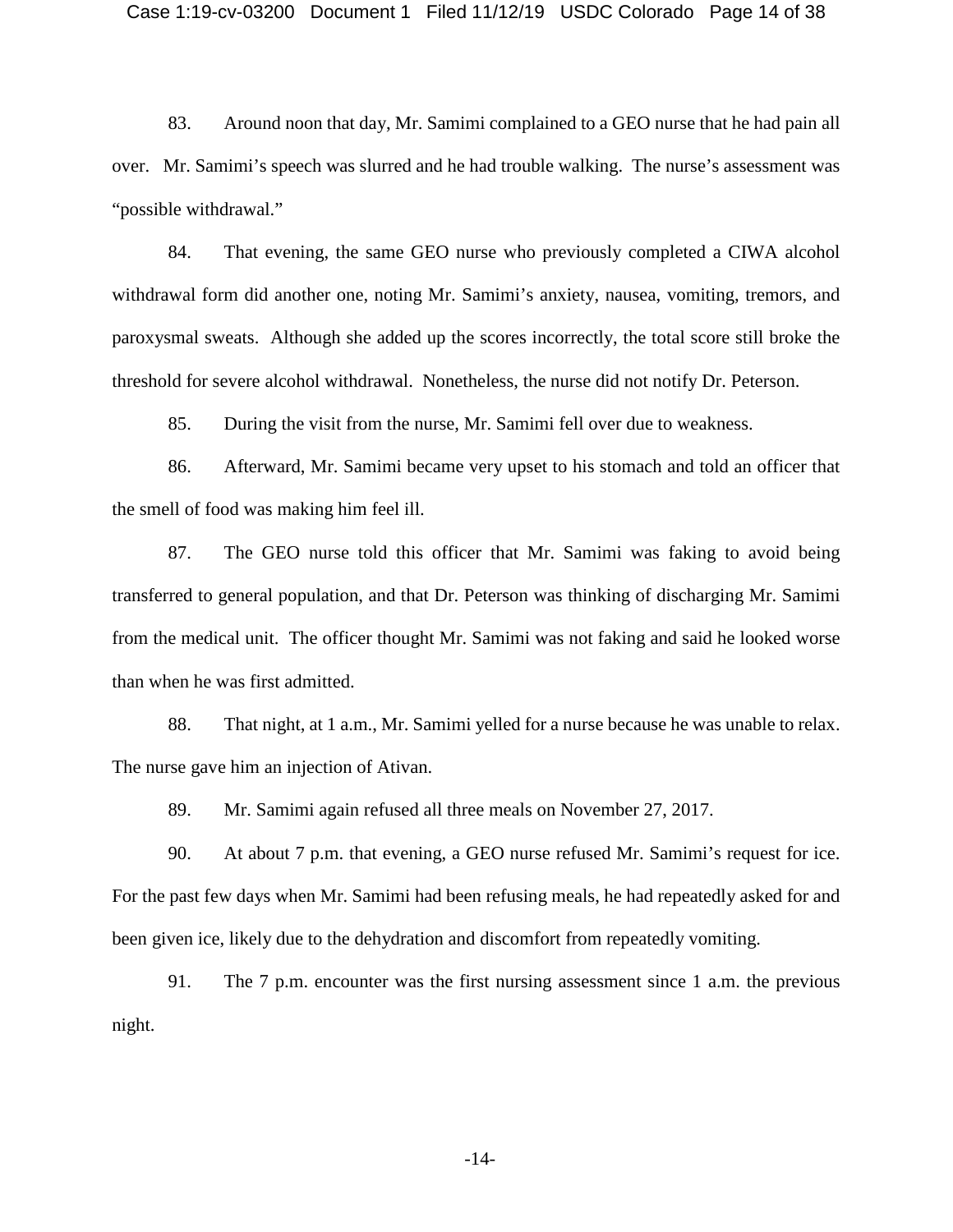#### Case 1:19-cv-03200 Document 1 Filed 11/12/19 USDC Colorado Page 15 of 38

## November 28, 2017: Mr. Samimi Collapses and Later Attempts Suicide

92. On November 28, 2017, Mr. Samimi's withdrawal caused him to continue to deteriorate, both physically and mentally.

93. That morning, Mr. Samimi collapsed on his way to a mental health appointment.

94. Mr. Samimi said he hadn't eaten in eight days due to nausea, and he asked for stronger medications to combat his withdrawal symptoms.

95. The GEO nursing assessment from that morning was "dehydration, nutritional needs not met." The nurse wrote, "no matter his actions, stronger meds unavailable." The nurse later explained that he was trying to make the point to Mr. Samimi that he was not helping himself by doing the things he was doing and that he needed to cooperate because he was not going to get methadone.

96. The mental health professional came out in the hallway and observed that Mr. Samimi was lying down, pasty, confused, wobbly in appearance, disheveled, and "really ill."

97. The mental health professional told this to Dr. Peterson, but Dr. Peterson did nothing at that point to provide Mr. Samimi with medication for his OUD or to increase dosages of withdrawal medication.

98. The mental health professional agreed that Mr. Samimi was not stable enough to proceed to his mental health appointment.

99. Later that night, Mr. Samimi took the sheet from his bed, tied it around his neck, and pulled with both arms. An officer discovered him that way, went to get help, and returned two minutes later with other staff. They forcefully removed the sheet from Mr. Samimi's neck.

100. Nurses called Dr. Peterson, who placed Mr. Samimi on suicide watch at approximately 9 p.m.

-15-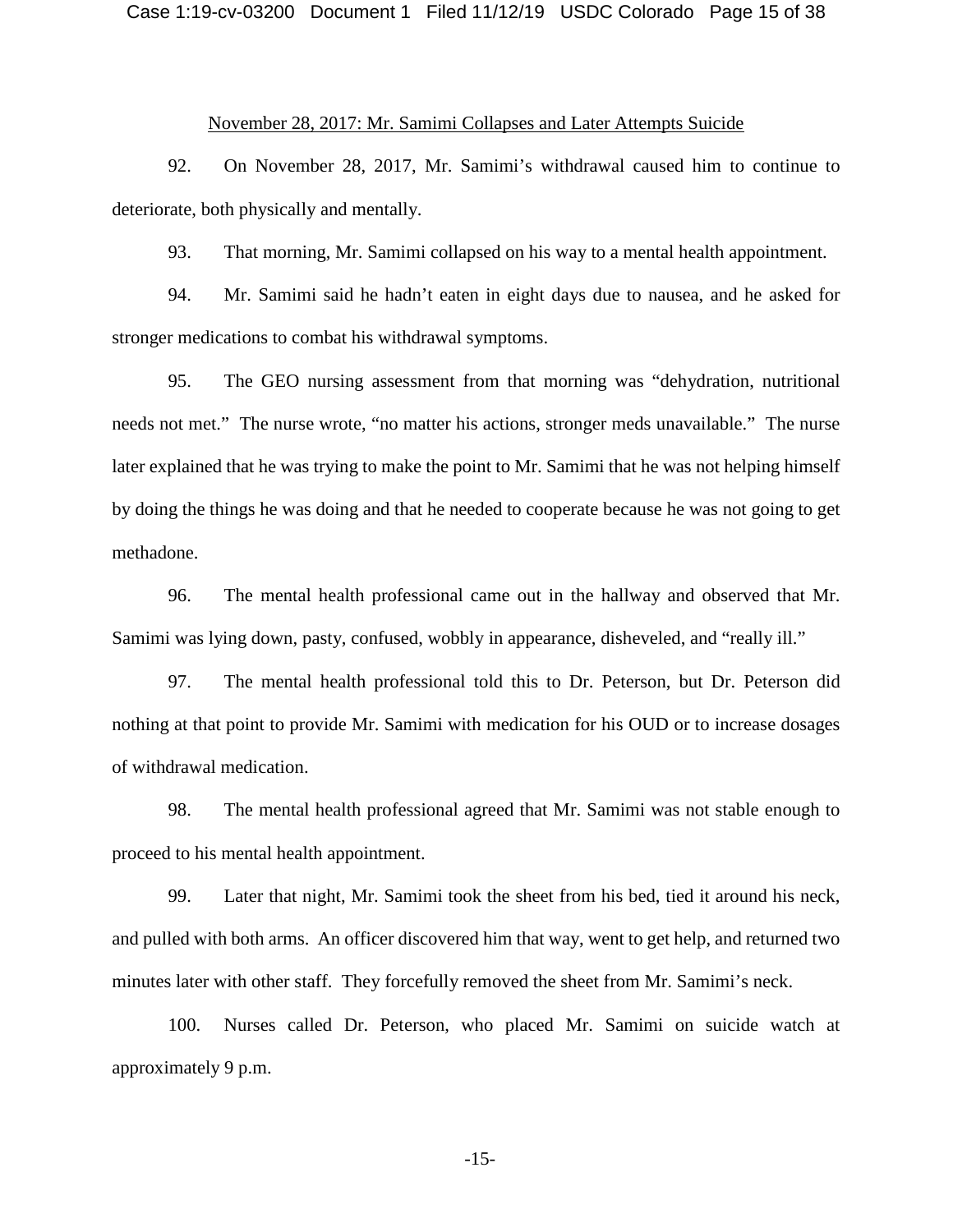#### November 29-30, 2017: GEO Nurses Continue to Respond Cruelly and Incompetently

101. At 11 a.m. the following morning, November 29, 2017, Mr. Samimi received a psychiatric evaluation. He complained of inability to sleep, constant vomiting, sweating, and shaking. The psychiatrist noted that Mr. Samimi's CIWA scores were consistently increasing over time.

102. The psychiatrist noted that CIWA was unsuitable as an opiate withdrawal instrument and instead ordered COWS monitoring for ten days. She also discontinued Mr. Samimi's Ativan and instead prescribed Hydroxyzine for anxiety and Trazodone for sleep. She ordered that Clonidine continue, that Immodium be taken after each loose stool, Ensure be offered with each meal, and that Mr. Samimi be placed on Level 2 suicide watch.

103. The psychiatrist told a GEO nurse she was surprised no COWS assessments had been completed. The nurse had to look up "COWS" and printed a form from the Internet.

104. Despite the fact the psychiatrist ordered it, no GEO nurses ever performed a COWS assessment on Mr. Samimi.

105. That night, Mr. Samimi repeatedly requested ice water. A GEO nurse told him to "get it from the sink" in the cell.

106. As midnight passed, a nurse observed that Mr. Samimi had a nosebleed. He had blood on his nose, on his right sleeve, and in his mouth, which he spat on the floor. The GEO nurse did not notify Dr. Peterson.

107. Mr. Samimi was screaming for a nurse throughout the night. At about 7 a.m. on November 30, 2017, a GEO nurse denied Mr. Samimi ice water again and said he "will drink water like everyone" else.

108. That day, Mr. Samimi did not accept any meals.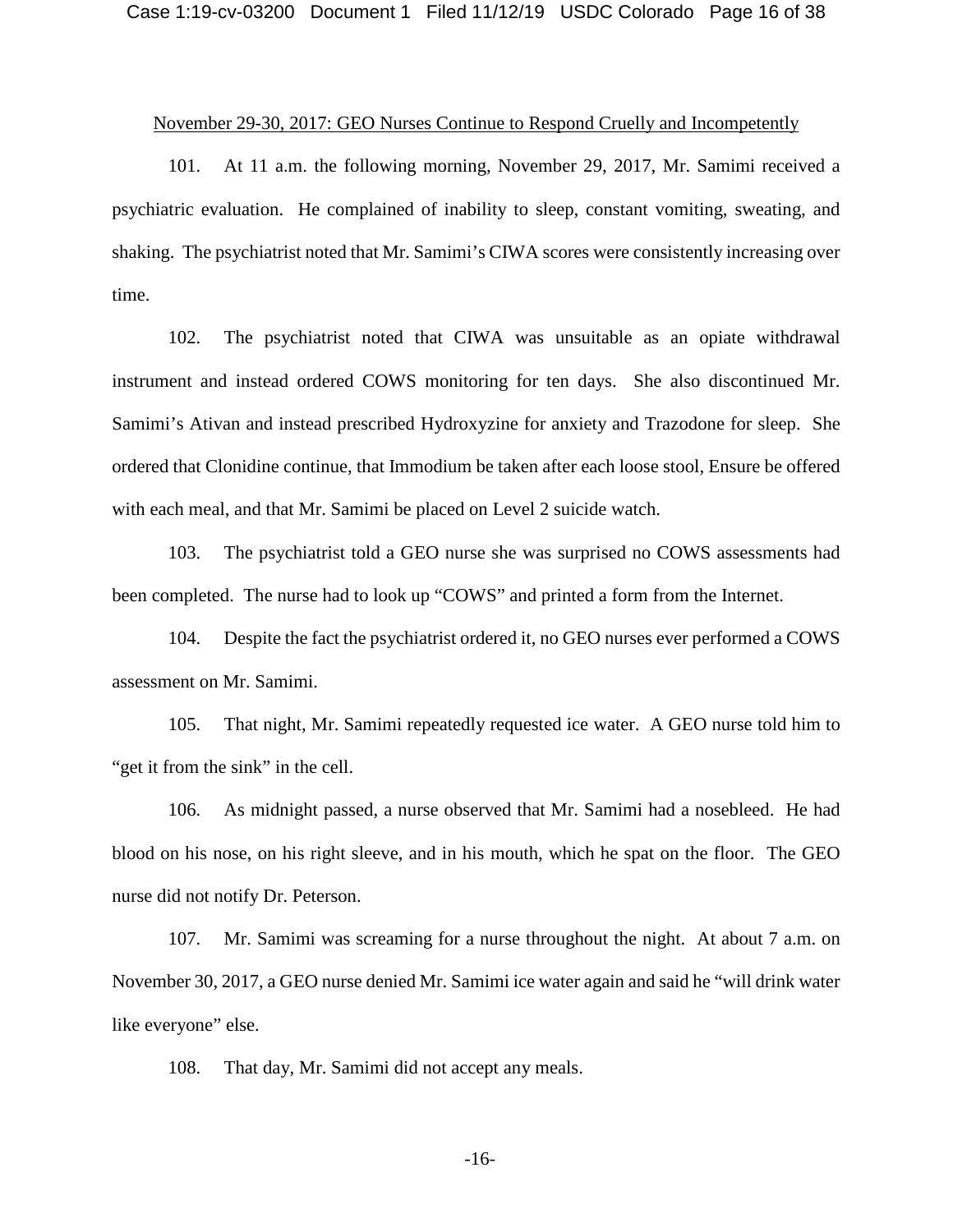109. At about 11 a.m., Mr. Samimi had an appointment with a tele-psychiatrist. Mr. Samimi complained of feeling "stressed and depressed," and said, "I want to die and not be here because of my methadone. I was on high doses for 28 years."

110. The tele-psychiatrist diagnosed Mr. Samimi with opioid withdrawal and opioid use disorder. The previous psychiatrist's plan was continued.

111. That evening, ACDF's Health Services Administrator overheard Mr. Samimi's legal call and concluded, without basis, that Mr. Samimi's ability to answer questions supported the theory that he was faking the seriousness of his symptoms.

## December 1, 2017: A GEO Nurse Is Left with Regrets for Not Calling 911 After Mr. Samimi Loses the Strength to Sit and Complains of Pain so Bad He "Just Want[s] to Die"

112. That night, Mr. Samimi's condition became increasingly critical, as he was losing the strength to even sit up.

113. After 3 a.m. on December 1, 2017, Mr. Samimi sat up from the mattress on the floor on which he was lying. He grabbed a cup and twice tried to reach for the sink above the toilet with his cup, but collapsed both times, with his hand and the cup falling into the toilet.

114. He tried to sit up but fell to the ground again. An officer came and helped Mr. Samimi to a sitting position, and Mr. Samimi fell over onto his right side. His head narrowly missed the concrete wall as he fell.

115. The officer brought him a cup of water. Mr. Samimi was able to take a sip but then collapsed yet a fourth time. A GEO nurse came to give him another cup of water, and Mr. Samimi sat up, only to fall backwards.

116. A few minutes later, the nurse returned and took Mr. Samimi's blood pressure. When she lifted his arm, he screamed, and the nurse told him to stop being so difficult. Mr. Samimi screamed, "It hurts so fucking bad. I just want to die."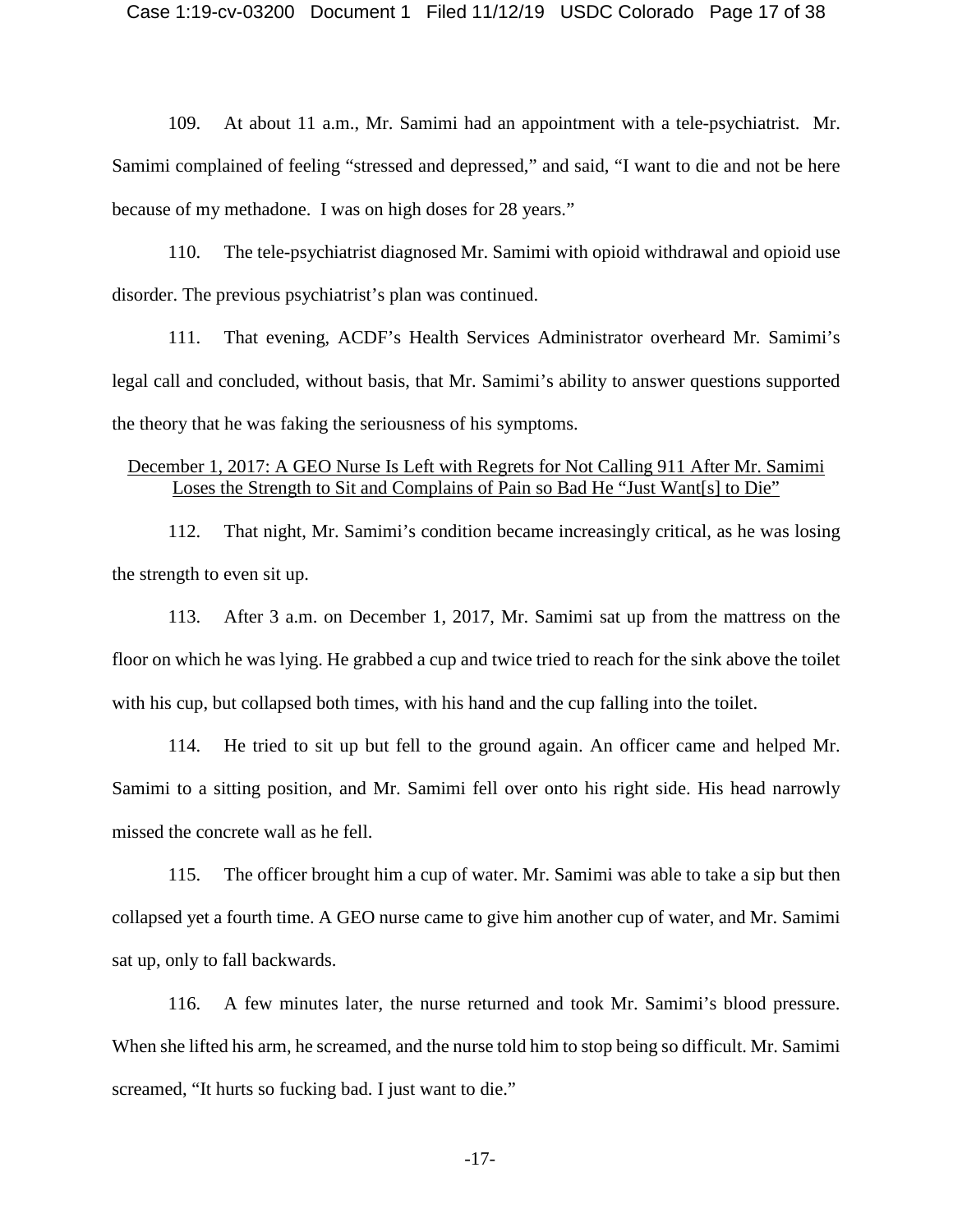117. The nurse wrote in a medical progress note that Mr. Samimi had been talking to himself that night.

118. In a later interview with investigators, the nurse said she was very concerned by this point because Mr. Samimi was very weak and had yet to see Dr. Peterson.

119. The nurse said that leading up to that point, Mr. Samimi's pleas for medication led her to conclude that he was drug-seeking.

120. The nurse expressed regret for not calling emergency services but feared being criticized. She said, "Do I wish I had sent him out? Yes. I haven't slept since."

121. At approximately 9:30 that morning, a GEO nurse came with a wheelchair to take Mr. Samimi to a tele-psychiatry appointment. Mr. Samimi asked for help to get into the wheelchair, but the nurse told him no, that Mr. Samimi could do so by his own power.

122. On the way to the appointment, Mr. Samimi fell out of the wheelchair. He landed on the floor face-first. Mr. Samimi sustained a nosebleed and urinated on himself.

123. The nurse believed that Mr. Samimi threw himself out of the wheelchair intentionally.

124. Dr. Peterson arrived on the scene. *He did not assess or speak with Mr. Samimi*. Dr. Peterson was confident, based on the nurse's description of what happened, that Mr. Samimi intentionally threw himself on the floor, which could be a suicidal gesture, so Dr. Peterson returned Mr. Samimi to level one suicide watch.

125. Mr. Samimi refused his meals that day and spat out the Ensure that was offered in the afternoon.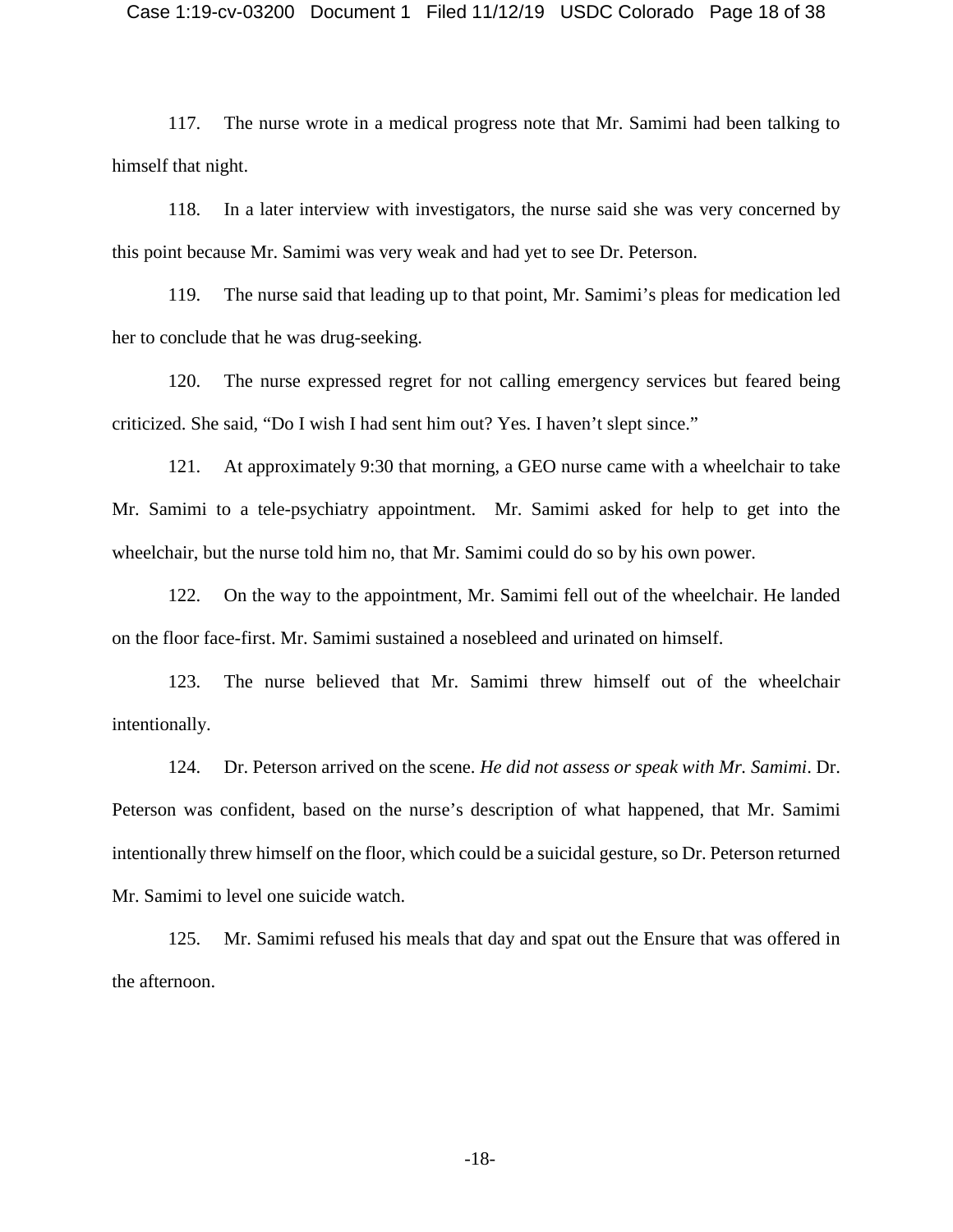126. At 10:29 p.m., an officer saw Mr. Samimi spitting up blood, and medical staff were informed. At 11:34 p.m., Mr. Samimi complained of stomach pain, and an officer documented that "nurses [were] not available." A GEO nurse finally arrived at 11:44 p.m.

127. The officer who was the Constant Watch Officer for Mr. Samimi that night started his shift at 11:00 p.m. When the officer's shift ended in the morning, he wrote an account because he had never seen a detainee as sick as Mr. Samimi, and because of what happened. The officer later turned his notes into an incident report.

128. In his report, the officer wrote, "From the moment I assumed the post, there was a strange odor emanating from his room which I assumed was vomit."

129. At 11:44 p.m., a GEO nurse came to take Mr. Samimi's vital signs and give him medication. The nurse said, "It smells like he has liver failure."

130. Mr. Samimi was only able to swallow one pill, and the remaining ones were left in a cup on the mattress.

#### December 2, 2017: Mr. Samimi Dies, After GEO Nurses Refuse to Call Emergency Services

131. Mr. Samimi's critical condition continued to deteriorate throughout the night.

132. Several times during the night, Mr. Samimi screamed that he was unable to breathe. A re-breather was provided. At 3:30 a.m. on December 2, 2017, he woke up screaming for something to help with his nausea. He was unable to swallow Phenergan, so he was given an injection of Zofran. A GEO nurse's progress record notes that Mr. Samimi "[d]id not take any of his night medications."

133. Mr. Samimi got up every few minutes complaining of stomach pains throughout the night. On six different occasions, the officer who wrote the incident report told medical staff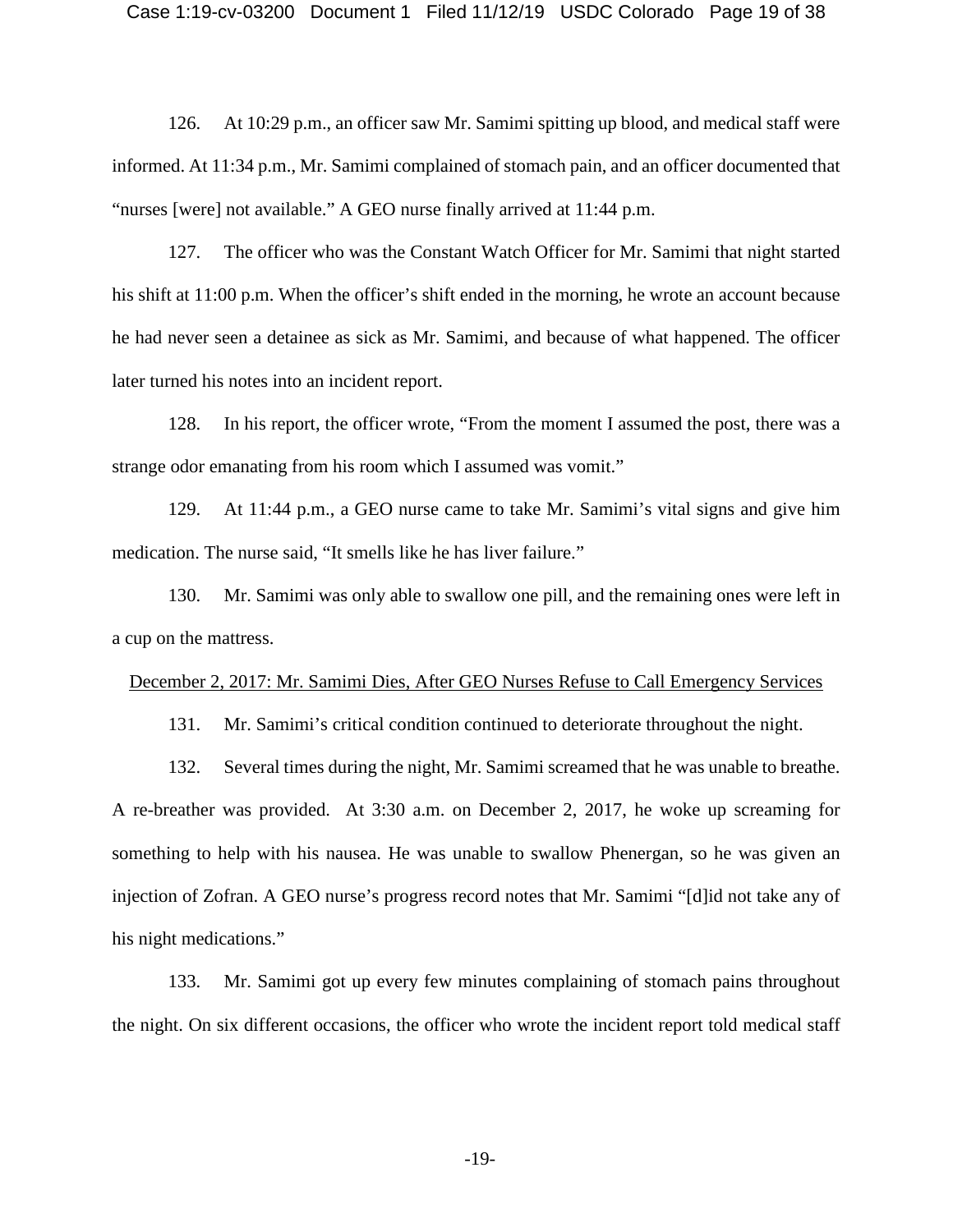#### Case 1:19-cv-03200 Document 1 Filed 11/12/19 USDC Colorado Page 20 of 38

that Mr. Samimi was in pain and was requesting more medication. A GEO nurse came and told the officer that Mr. Samimi could not take more medication unless he ate some food.

134. Mr. Samimi vomited at 6:16 a.m. and again at 6:44 a.m. GEO nurses were notified both times.

135. A Registered Nurse (RN) and a Licensed Practice Nurse (LPN) came in, along with the officer who wrote the report and a medical officer. They noticed that Mr. Samimi had been incontinent of urine, as the floor was wet. They removed the wet mattress. When the medical officer asked the nurses what was wrong with Mr. Samimi, the LPN responded, "He's dying," and walked away.

136. The officer who wrote the report asked why 911 was not being called, but neither nurse responded.

137. At some point during the shift, the officer called over his lieutenant and said he was very concerned. The lieutenant asked the nurses what was going on, because his officer said Mr. Samimi was suffering. The nurses told him that Dr. Peterson was aware of the situation and planned to see Mr. Samimi. The lieutenant later said he had lost battles with Dr. Peterson in the past, and that in retrospect, he wished he had called 911 then, but did not because he was told Dr. Peterson was fully informed.

138. When the officer's shift ended at 7 a.m., he let the relieving officer know about everything that had happened and told the relieving officer to keep a good eye on Mr. Samimi.

139. At 10:15 a.m., Mr. Samimi was served breakfast. He initially refused to eat, but the officer now watching him told him he needed to eat so he could take medicine. Mr. Samimi began to eat his breakfast and drank a little water.

-20-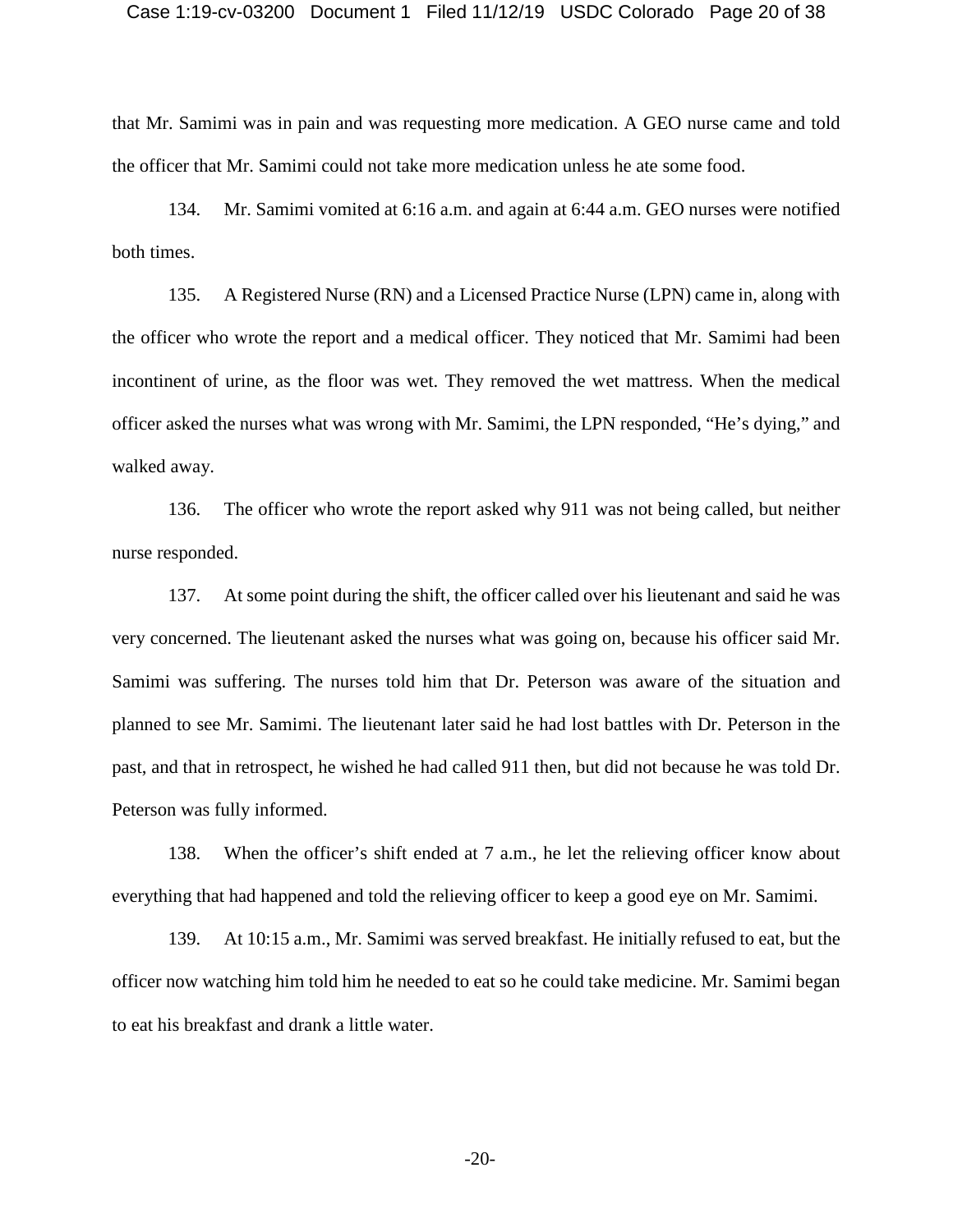#### Case 1:19-cv-03200 Document 1 Filed 11/12/19 USDC Colorado Page 21 of 38

140. Mr. Samimi ate something at 10:15 a.m. Between 10:35 and 10:50, he vomited and screamed for a nurse. At one point, Mr. Samimi called for God and asked why the nurses were not helping him. The officer notified a nurse and eventually the lieutenant.

141. The officer felt Mr. Samimi had further declined over the past four hours and was in an extremely weakened condition. The officer kept looking at Mr. Samimi to make sure he was breathing. The officer reported his concern to GEO nursing staff, who said they thought Mr. Samimi was faking.

142. The officer was asked to take Mr. Samimi to his 11 a.m. mental health appointment, but the officer refused because he believed Mr. Samimi was too unstable to move.

143. Mr. Samimi was put in a wheelchair. Then, his head rolled back, and his body stiffened and began to shake. Mr. Samimi slid out of the chair, but staff caught him and carried him back to the mattress.

144. The nurses left the cell, but then Mr. Samimi began to make a choking sound. Officers called the RN back and turned Mr. Samimi on his side. Mr. Samimi vomited, and this time there were blood clots in his vomit.

145. The mental health appointment was canceled. The psychologist noted that staff tried to put Mr. Samimi into a wheelchair "because this patient has had a significant history of being unstable on his feet," and that the appointment could not proceed "because he was now laying on the floor vomiting up blood."

146. One of the officers told the RN to call Dr. Peterson. The RN left to do so. The RN did not call 911 because, in the RN's words, the situation was not a "super emergency." He intended to tell Dr. Peterson that Mr. Samimi needed alternative placement because his needs

-21-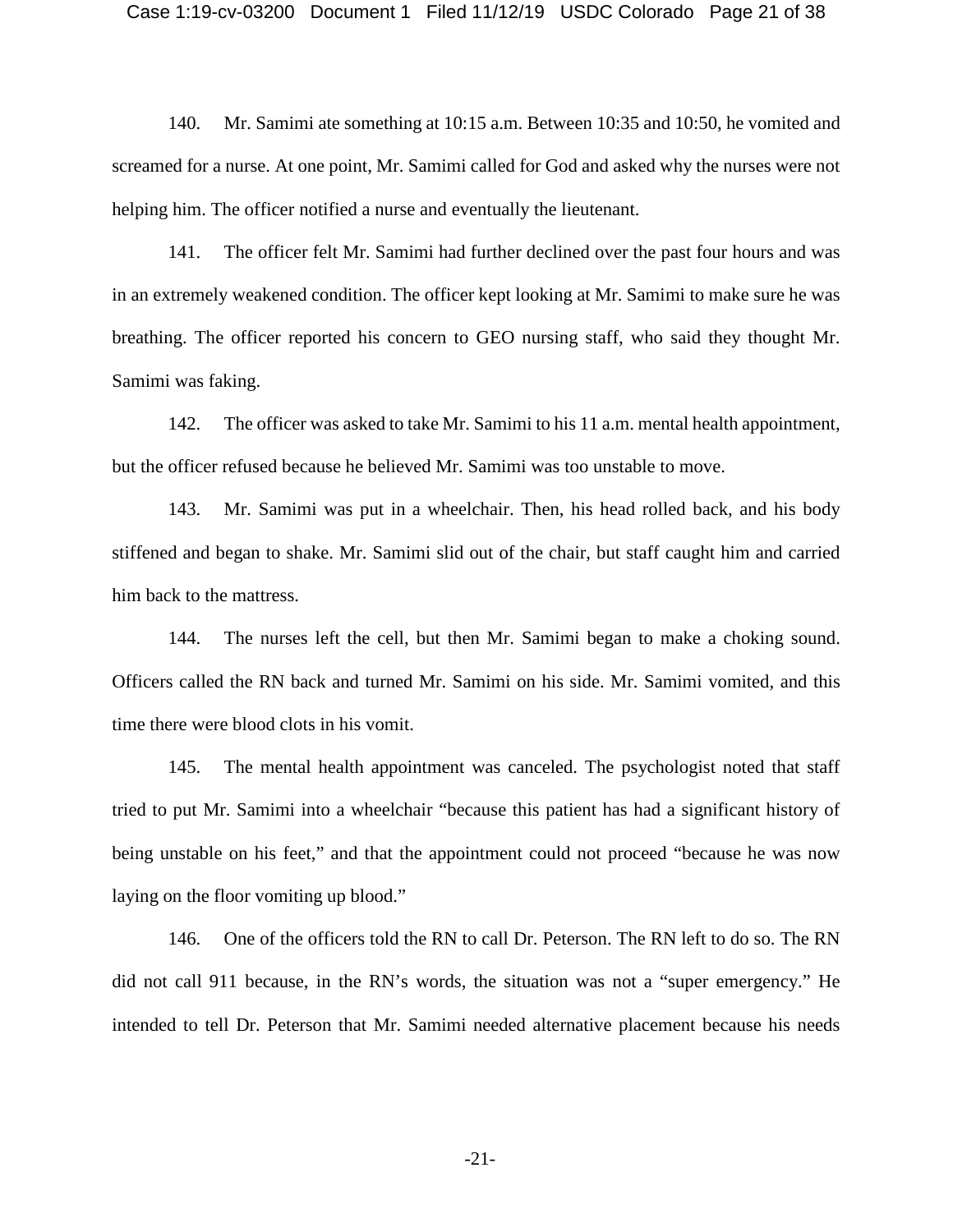#### Case 1:19-cv-03200 Document 1 Filed 11/12/19 USDC Colorado Page 22 of 38

exceeded ACDF's capabilities. The LPN said it was "not going good. He wasn't actively dying or it would have been 911."

147. Then, at 11:07 a.m., the lieutenant arrived at Mr. Samimi's cell and saw him lying on the floor, "clearly in crisis." Mr. Samimi had vomit on the side of his face, had urinated, and was breathing heavily.

148. The lieutenant went to the nurses' station and said to the RN, "What are you doing? We need an ambulance." The RN said he had left messages for Dr. Peterson and was trying to call the Health Service Administrator. The lieutenant called Central Control to initiate a 911 call. The call was made at 11:10 a.m.

149. The RN said he left messages for Dr. Peterson, but Dr. Peterson said he did not receive them. Dr. Peterson was hanging Christmas lights that morning. The RN thanked the lieutenant for calling an ambulance.

150. The control officer later reported, "Aurora did great. [GEO] medical not so much. They never went back to check on him. Never checked his pulse, BP."

151. After initiating the 911 call, the lieutenant returned to the cell, where he saw Mr. Samimi breathing with vomit on and around his face, and possibly blood on the floor.

152. The paramedics arrived at Mr. Samimi's cell at 11:18 a.m. Mr. Samimi stopped breathing, had no pulse, and was unresponsive. The paramedics performed CPR, and a Basic Life Support airway was put in place. Mr. Samimi had "coffee ground type emesis." He was shocked one time.

153. At 11:33 a.m., Mr. Samimi was lifted onto a gurney and wheeled out. Paramedics continued working on Mr. Samimi in the ambulance.

-22-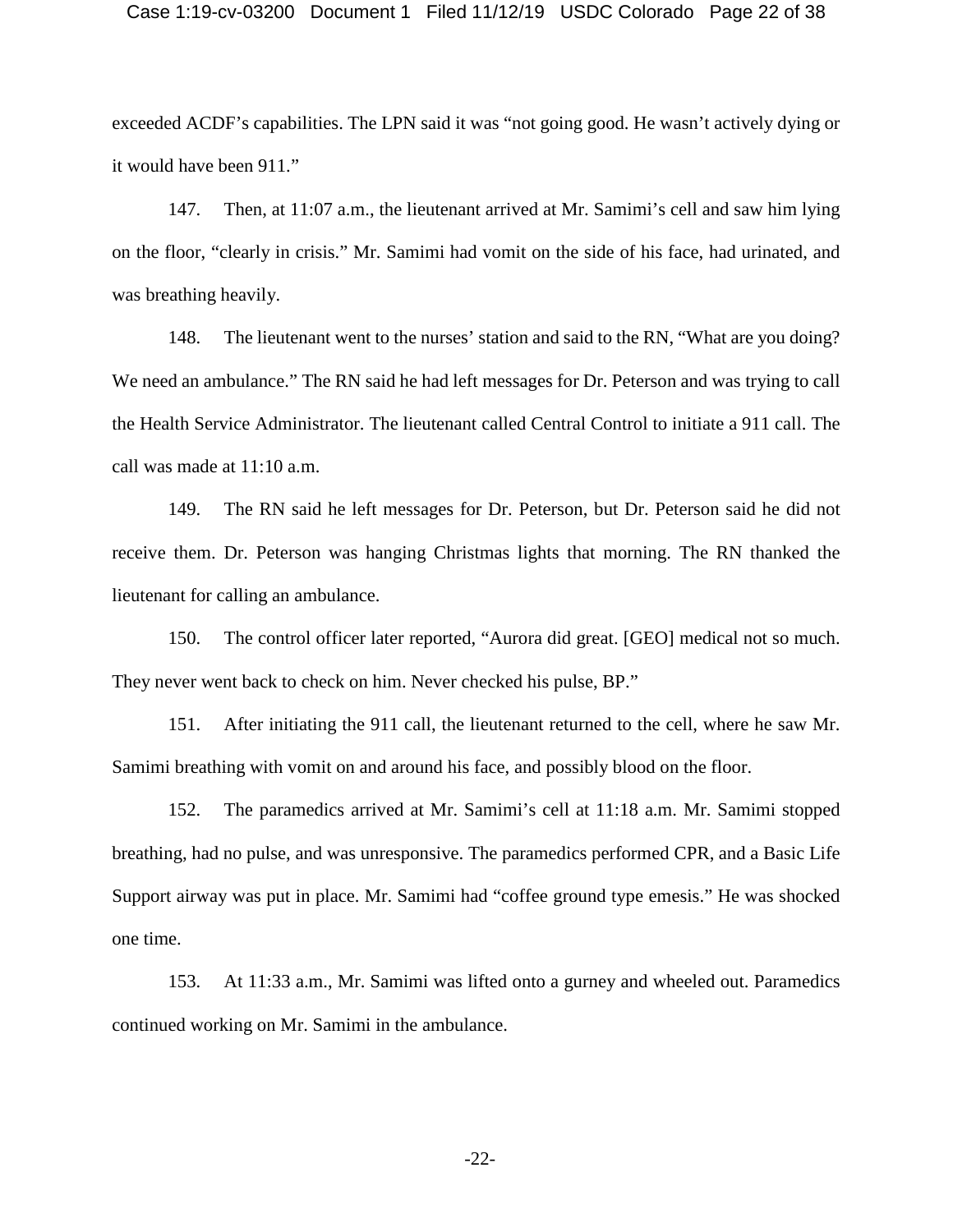154. The ambulance arrived at the University of Colorado Medical Center in Aurora in 11:45 a.m. The emergency room records note that the black vomitus on Mr. Samimi's face and in his airway suggested a possible gastro-intestinal bleed.

155. Mr. Samimi was pronounced dead at 12:02 p.m. on December 2, 2017.

156. According to the ACDF Medication Administration Record, Mr. Samimi received a dose of ibuprofen at 2:00 p.m. and clonidine at 3:00 p.m. on December 2, 2017, even though Mr. Samimi was already taken out of ACDF and pronounced dead at that point.

157. In its report dated January 30, 2018, the Office of the Coroner for Adams and Broomfield Counties concluded that Mr. Samimi died of undetermined causes, but that "[c]hronic obstructive pulmonary disease (emphysema) and gastrointestinal bleeding likely contributed to death. Methadone withdrawal cannot be ruled out as the cause of death. . ."

## GEO's Attempts to Whitewash Mr. Samimi's Death

158. GEO's own internal reviews of Mr. Samimi's death can be described as a whitewashing, at best.

159. On December 6, 2017, GEO employees at ACDF held their monthly safety committee meeting. According to the meeting minutes, the committee reviewed the circumstances leading to Mr. Samimi's death.

160. The minutes contain the following summary:

Security and medical staff acted in a responsible and professional manner. All requests for E.M.S. assistance and protocol notifications all made in a timely fashion. The incident began at 11:08 hrs. With a detainee becoming semiresponsive. EMS services were requested and arrived at 11:16 hrs' [sic], and began a medical assessment and treatment. The detainee's condition deteriorated and E.M.S. began life saving procedures. The detainee was transported to University Hospital Emergency Department and was pronounced dead at 12:02 hrs.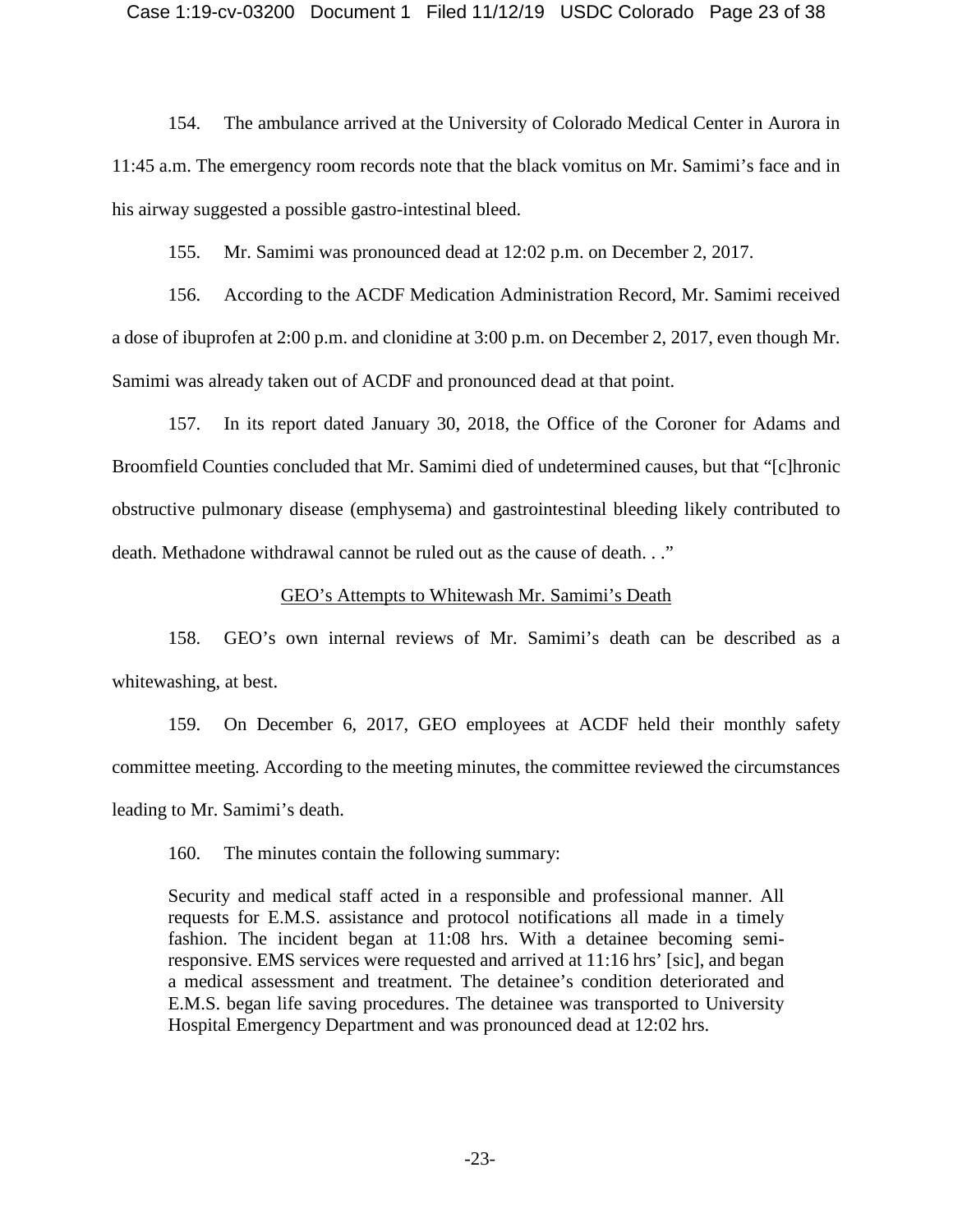#### Case 1:19-cv-03200 Document 1 Filed 11/12/19 USDC Colorado Page 24 of 38

161. The minutes then reflect the following findings of the safety committee: "Medical and security staff acted properly as directed by policy and procedures. Several Department Heads at the facility were unaware of the incident until later in the week."

162. Then, on December 18, 2017, GEO issued a Multi-Level Mortality Review. The report inaccurately stated that (1) Mr. Samimi used methamphetamines; (2) "[a]ppeared to progress well with withdrawal protocol;" (3) did not cooperate in mental health evaluations; and (4) completed withdrawal.

163. The GEO Mortality Review identified one strength with respect its staff's conduct: "Quick initiation of withdrawal protocol. Monitoring of detainee while on withdrawal protocol." It included a lone recommendation: "Re-emphasize to all nursing staff, use your clinical judgment to call 911 when presented with a life or death situation."

#### Investigator Interviews Reveal the Extent of Medical Neglect and Cruelty at ACDF

164. The interviews conducted by investigators following Mr. Samimi's death showed that officers were genuinely concerned about Mr. Samimi, and that their battles with the GEO medical staff, whom officers perceived as uncaring and unresponsive, had carried on for some time.

165. The Detainee Death Review: "All officers were troubled by what they perceived was a lack of concern and care for Samimi." One officer stated that medical staff were not compassionate and could have done more.

166. One officer in particular was emotional during her interview because she had watched Mr. Samimi suffer. She said that "[s]he slowly and painfully watched the man die," and she "[w]ished she could have done more." She said, "[w]e didn't have people who cared enough to save him."

-24-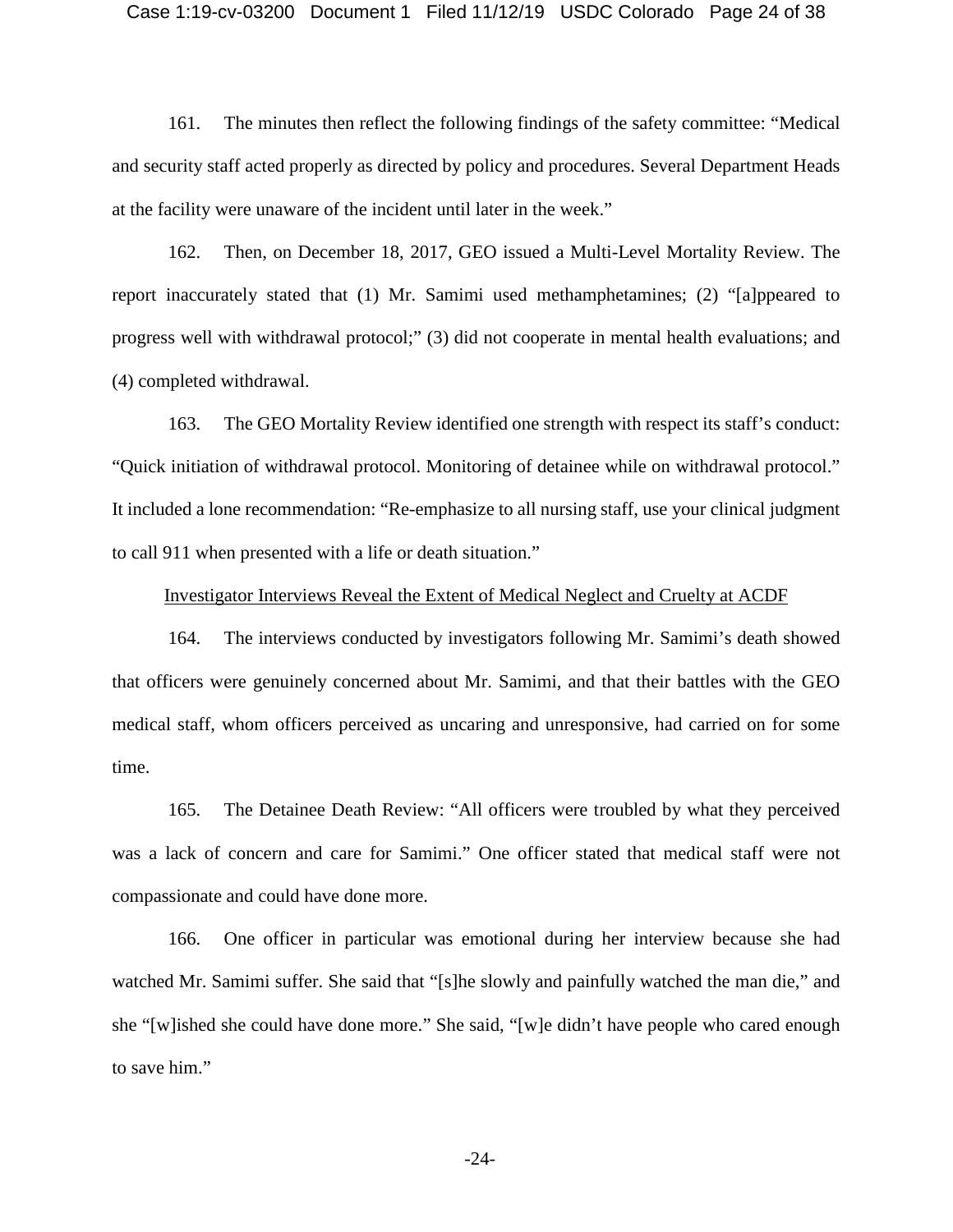167. An officer stated GEO nurses would take a long time to respond to Mr. Samimi; getting them to do so was "like pulling teeth."

168. The officers did not share the nurses' widespread view that Mr. Samimi was faking his symptoms.

169. The officers and their lieutenant shared their longstanding frustrations with GEO medical staff. The lieutenant said officers would call him every night to say medical staff were not responding to detainees who clearly needed attention. He attributed it to arrogance on the part of medical staff. The lieutenant shared the example of a detainee whose appendix burst because medical staff did not attend to him quickly enough.

170. An officer said of medical staff, "People don't do their jobs – they aren't working with me, they are working against me." The officer would tell medical staff about detainees' medical concerns, and the staff would respond, "Tell him to write a kite." The nurses would even take their time in emergencies.

171. The GEO nurses said they were short-staffed, very busy, and stressed out. One LPN said, "Nurse sick call is killing them, particularly because population i[s] up. Everyone has a kite." They were short three nurses at the time of Mr. Samimi's death. The Health Services Administrator said, "Resources are stretched as thin as they can get." The chief of security said, "When staffing gets as thin as it was, it can impact. . . . Unfortunate outcome. It does happen."

172. A nurse reported that it was difficult to reach Dr. Peterson when he was on call. He would not be reached two out of five times, his voicemail was not set up, he only returned missed calls half of the time, and he was never successfully reached at home.

173. For his part Dr. Peterson said with regard to the circumstances leading to Mr. Samimi's death, "Maybe in the last 48 hours I should have been called." He said, "RNs can call

-25-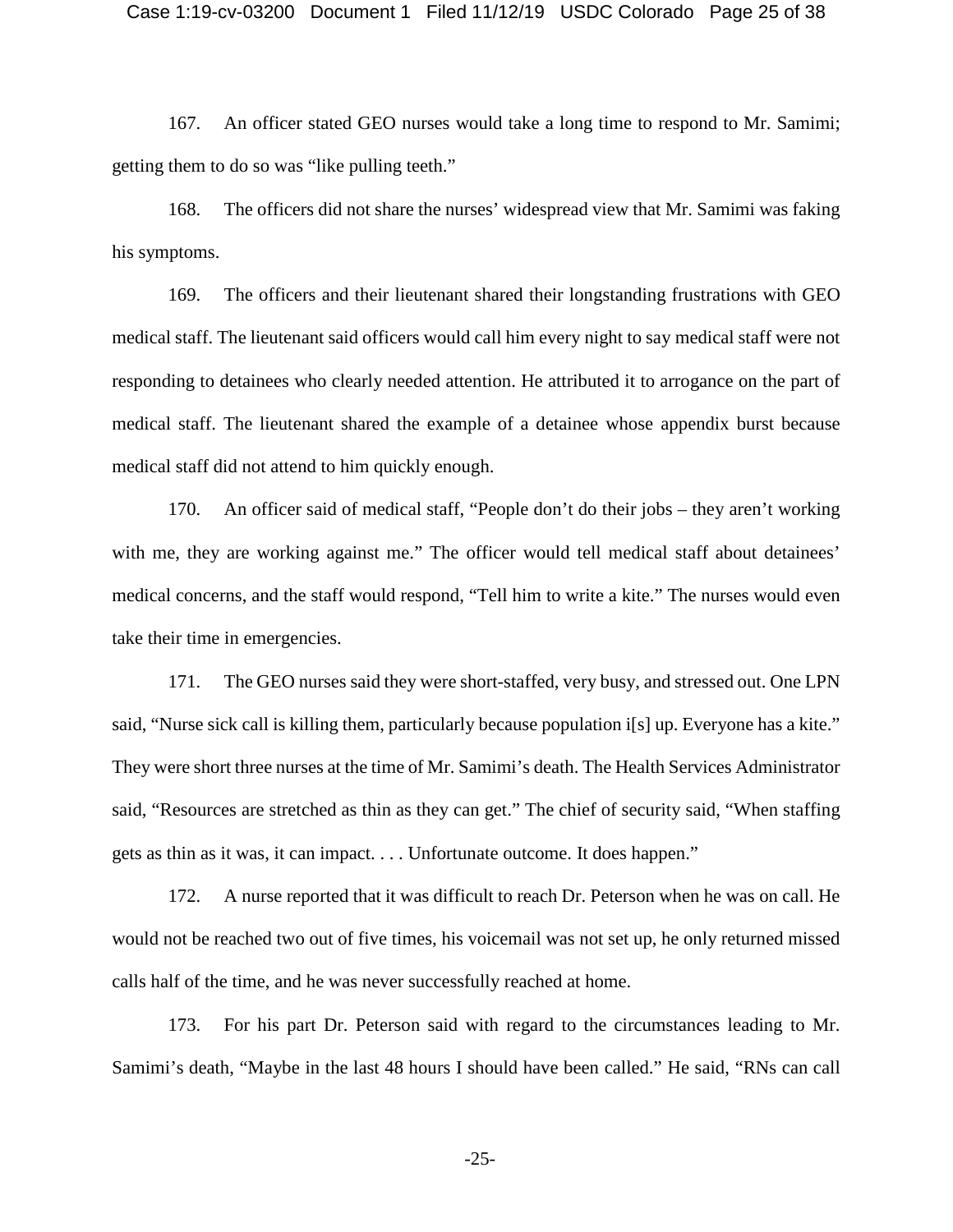Case 1:19-cv-03200 Document 1 Filed 11/12/19 USDC Colorado Page 26 of 38

911. Nurses not from the U.S. apparently aren't used to such freedoms." He also said, "A lieutenant here is married to an immigrant, so he would have called if he thought something was wrong."

## **FIRST CLAIM FOR RELIEF (Violations of the Rehabilitation Act – 29 U.S.C. § 794)**  *Against Defendant GEO*

174. Plaintiffs incorporate all allegations of this Complaint as though set forth herein.

175. Section 504 of the Rehabilitation Act prohibits discrimination on the basis of disability in (1) any program or activity receiving federal financial assistance; or (2) under any program or activity conducted by any Executive agency or the United States Postal Service. 29 U.S.C. § 794.

176. GEO operated a program or activity for ICE, and it receives federal financial assistance. For example, GEO's federal financial assistance includes subsidies the corporation receives in connection with its Voluntary Work Program for federal detainees housed at GEO facilities, through which:

(a) The United States authorizes GEO to use detainees to perform essential work at wages far, far below market rates, work that GEO would otherwise be required to carry out with additional staff hired from the community at market rates, thus providing GEO a significant financial benefit;

(b) The United States provides GEO a stipend of \$1 per day for each detainee who participates in the Voluntary Work Program.

177. Additionally, GEO operates a program or activity conducted by an Executive agency. Specifically, ICE is a component agency of the U.S. Department of Homeland Security (DHS), which is an Executive agency. *See* 6 C.F.R. § 15.1. In its Component Self-Evaluation and Planning Reference Guide, DHS acknowledges that its "federally conducted programs" include

-26-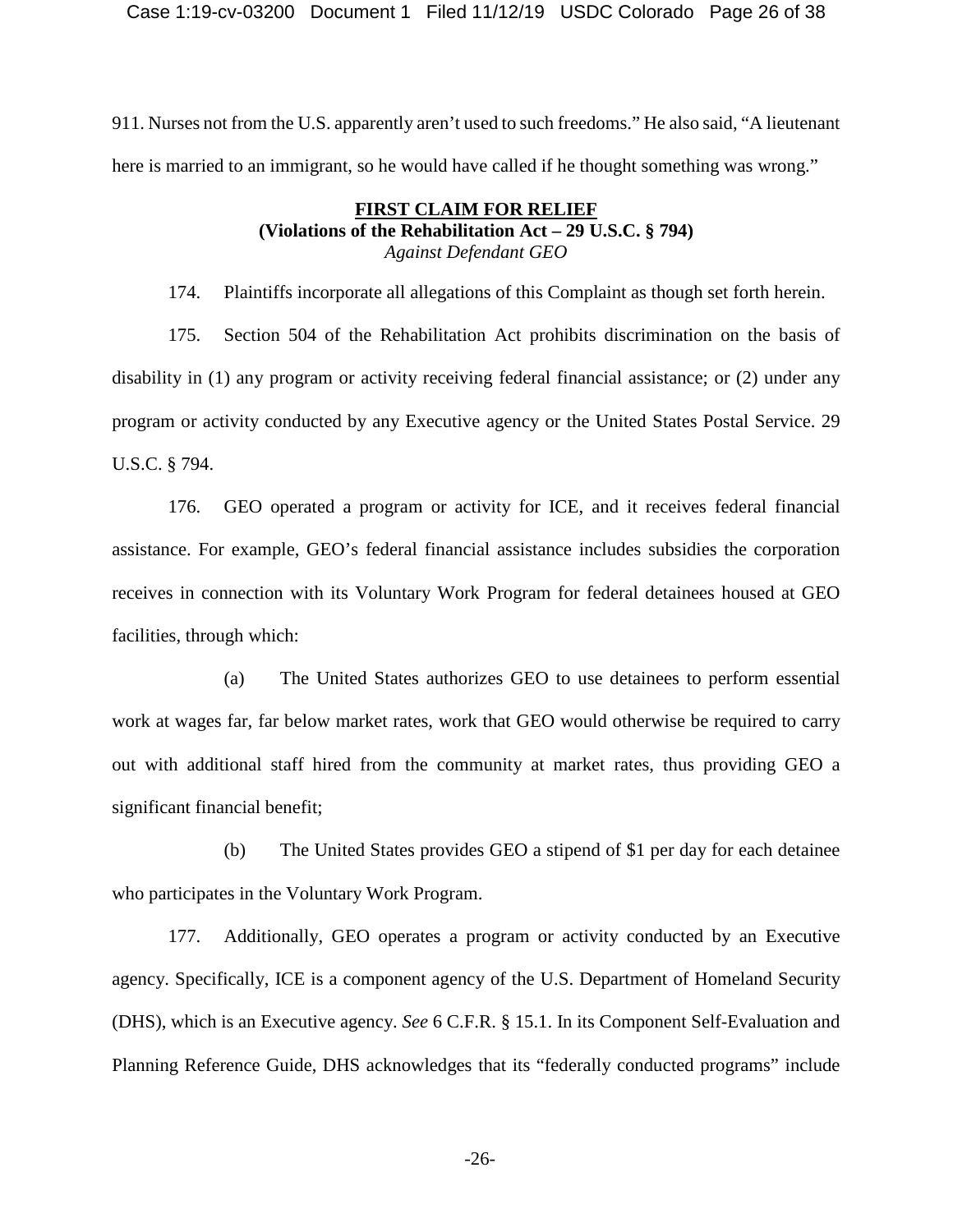#### Case 1:19-cv-03200 Document 1 Filed 11/12/19 USDC Colorado Page 27 of 38

"operation of immigration detention facilities."[1](#page-26-0) The DHS document further states that "[a] Component's activities carried out through contracts are considered conducted activities and are subject to the same obligations [of complying with the Rehabilitation Act]." *Id.*; *see also* Instruction on Nondiscrimination For Individuals With Disabilities In DHS-Conducted Programs And Activities (Non-Employment), DHS Directives System Instruction No. 065-01-001 (defining conducted activities of DHS to include "those carried out through contractual or licensing arrangements").

178. Mr. Samimi was an individual with a disability. He had opioid use disorder (OUD), a chronic, relapsing brain disease that is associated with addiction to opioids.

179. Decades ago, Mr. Samimi was addicted to opium. Mr. Samimi began taking methadone in 1991 to treat his OUD. In May of 2011, Mr. Samimi was admitted for treatment at the ARTS clinic. Since that time, up until the day he was taken into ICE custody, he was receiving Outpatient Treatment, which included weekly Relapse Prevention group sessions and a daily dose of 190 mg of methadone, under the supervision of the ARTS clinic.

180. GEO discriminated against Mr. Samimi solely because of his disability. Mr. Samimi suffered intentional discrimination at GEO solely because he was addicted to opioids.

181. GEO's policies and practices manifested deliberate intentional discrimination and/or deliberate indifference to the likelihood that detainees with opioid use disorder would suffer illegal discrimination in GEO's facility. GEO failed to ensure that its medical staff had appropriate training for responding to detainees with OUD.

<span id="page-26-0"></span> <sup>1</sup> *See* [https://www.dhs.gov/sites/default/files/publications/disability-guide-component-self](https://www.dhs.gov/sites/default/files/publications/disability-guide-component-self-evaluation.pdf)[evaluation.pdf,](https://www.dhs.gov/sites/default/files/publications/disability-guide-component-self-evaluation.pdf) Section 4.3.1.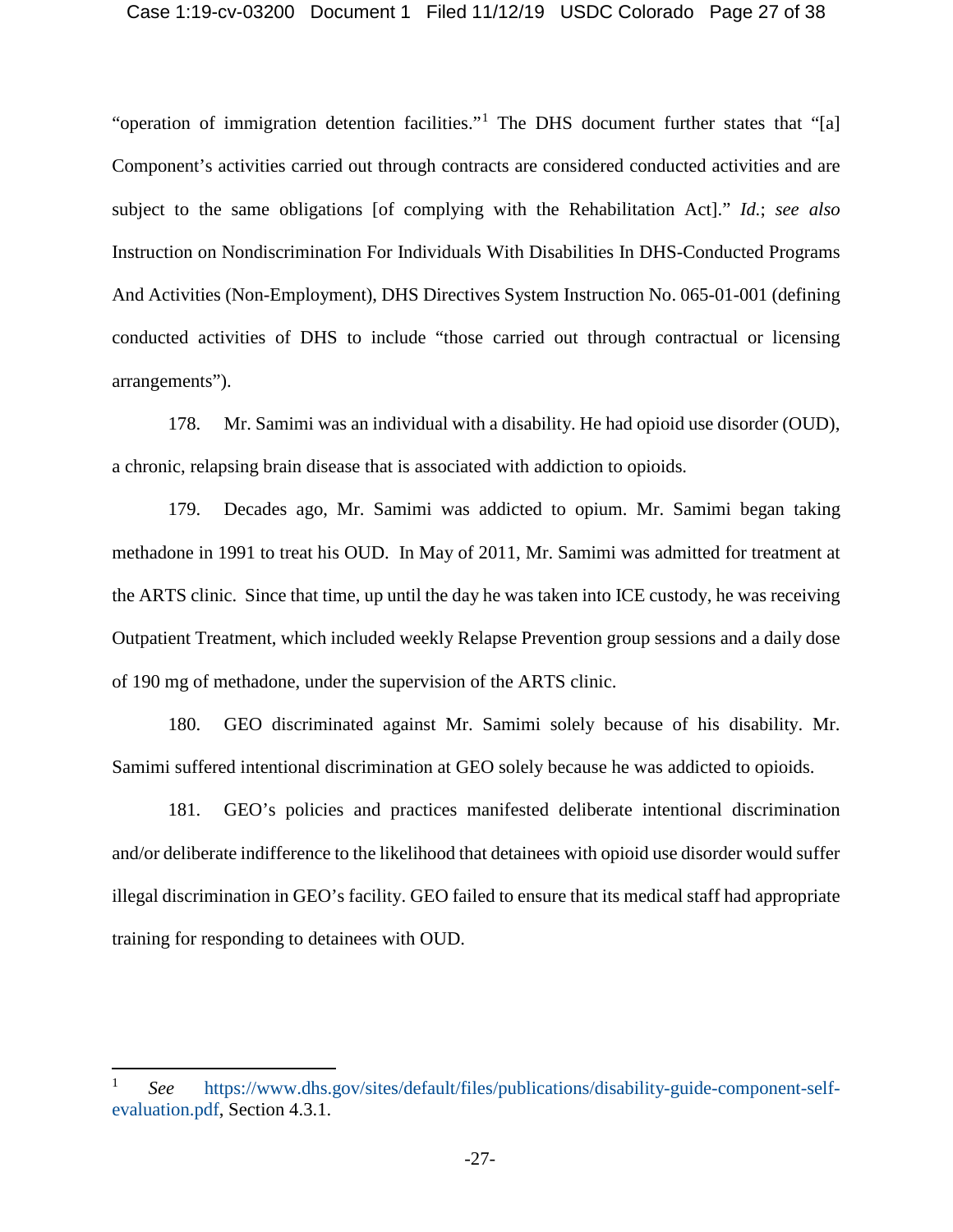182. On repeated occasions, GEO's medical staff, including Dr. Peterson, revealed their discriminatory animus toward Mr. Samimi, because of his opioid addiction. On repeated occasions, GEO's medical staff and Dr. Peterson callously and erroneously dismissed Mr. Samimi's suffering and his repeated complaints as "faking" or "manipulation." Nurses called Mr. Samimi "an addict" and said, "If you're going to live like that it's expected you're doing to die like that."

183. Because of his disability, Mr. Samimi was denied access to services at GEO for which he was otherwise qualified.

184. For example, when incoming detainees have a serious medical need, it is GEO's policy and practice to provide or arrange for medical treatment. Mr. Samimi's OUD was a serious medical condition that merited medical treatment. It was GEO's practice, however, to refuse to provide or arrange treatment for detainees with OUD. Forcing Mr. Samimi to undergo the pain and suffering of withdrawal is not treatment for OUD.

185. When incoming detainees have current prescriptions for medications, it is GEO's policy and practice to continue those medications or provide medically appropriate substitutes. GEO refused to allow Mr. Samimi to continue taking his legally-prescribed methadone, and GEO refused to provide a medically appropriate substitute.

186. Instead of treating Mr. Samimi's OUD, GEO's medical director, following GEO policy, forced Mr. Samimi to undergo withdrawal. Because Mr. Samimi had been taking a high dose of methadone and had been on methadone maintenance for many, many years, that withdrawal was foreseeably long-lasting and foreseeably intense. Although Mr. Samimi was prescribed medications intended to ameliorate somewhat the symptoms of withdrawal, GEO's medical staff on multiple occasions failed to provide the prescribed medications. For example,

-28-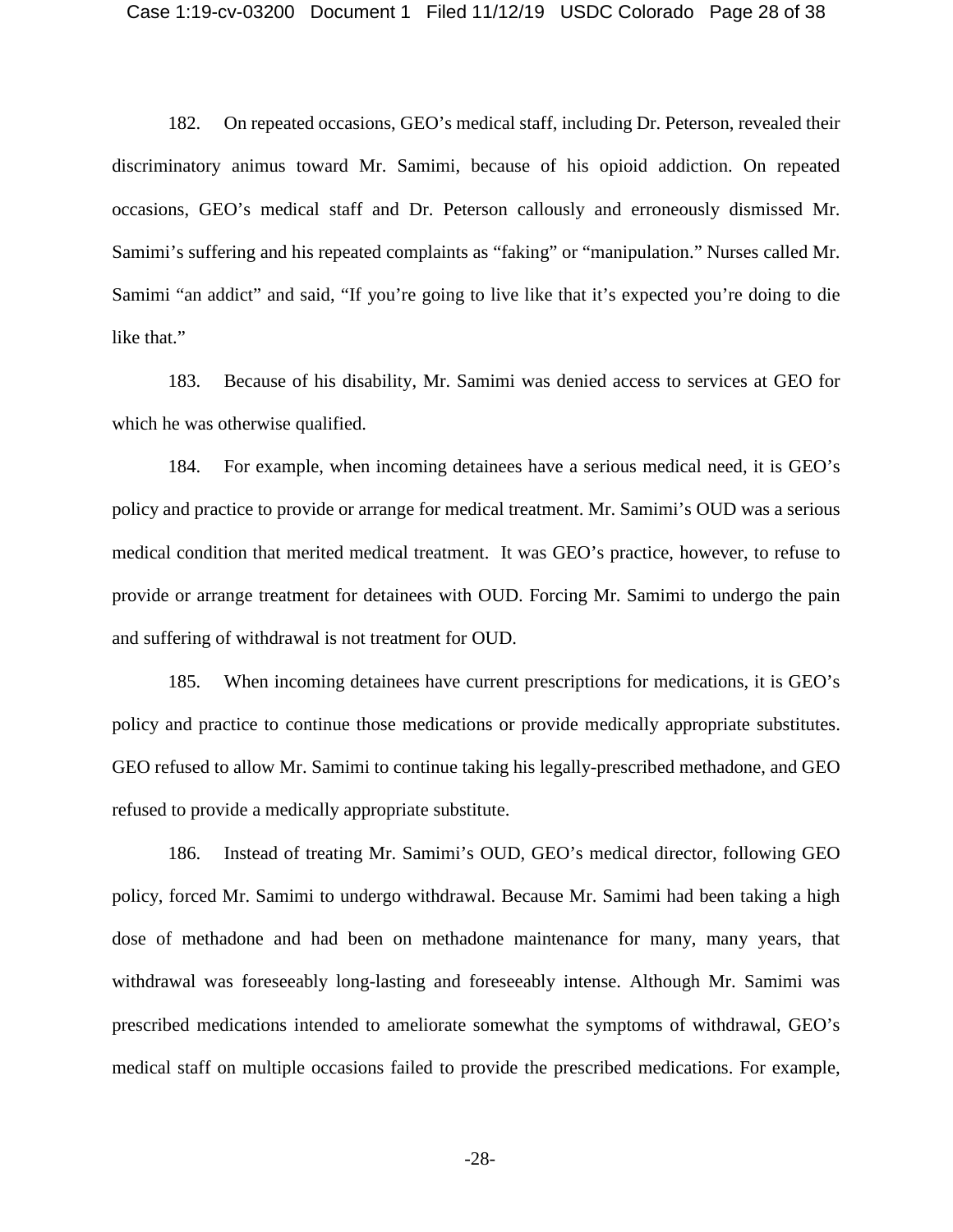#### Case 1:19-cv-03200 Document 1 Filed 11/12/19 USDC Colorado Page 29 of 38

although Mr. Samimi was repeatedly nauseous, repeatedly vomiting, and was unable to eat, medical staff provided only 4 of the 42 doses of anti-nausea medication that had been prescribed.

187. By making it virtually impossible for Mr. Samimi to eat, GEO impeded and denied Mr. Samimi access to basic nutrition, because of his disability, a service for with he was otherwise qualified and which GEO extended to other detainees without discrimination.

188. As Mr. Samimi's condition deteriorated, he was denied participation in other programs and services at GEO for which he was otherwise qualified. For example, Mr. Samimi was denied access to an appointment with a mental health provider when he collapsed on his way to the appointment. Mr. Samimi's requests for medication that would reduce his cravings, such as methadone or an appropriate substitute, or stronger medications to alleviate the suffering of his withdrawal, must regarded as requests for reasonable accommodations. Mr. Samimi's numerous requests were denied. In addition to denying Mr. Samimi's requests for additional medication, nurses failed to provide medications that the physician had already prescribed.

189. Mr. Samimi's medical deprivation eventually made him so weak that he could not even obtain the service of clean drinking water at GEO. When Mr. Samimi asked for ice water, a nurse brazenly blatantly refused, saying that he should "get it from the sink."

190. GEO's violations of the Rehabilitation Act caused Mr. Samimi to endure pain, suffering, and severe emotional distress, and eventually caused Mr. Samimi's death.

191. As a result of GEO's violations of the Rehabilitation Act, Plaintiffs have suffered compensatory damages.

## **SECOND CLAIM FOR RELIEF (Negligent Hiring, Supervision, and Training)** *Against Defendant GEO*

192. The previous allegations are incorporated by reference.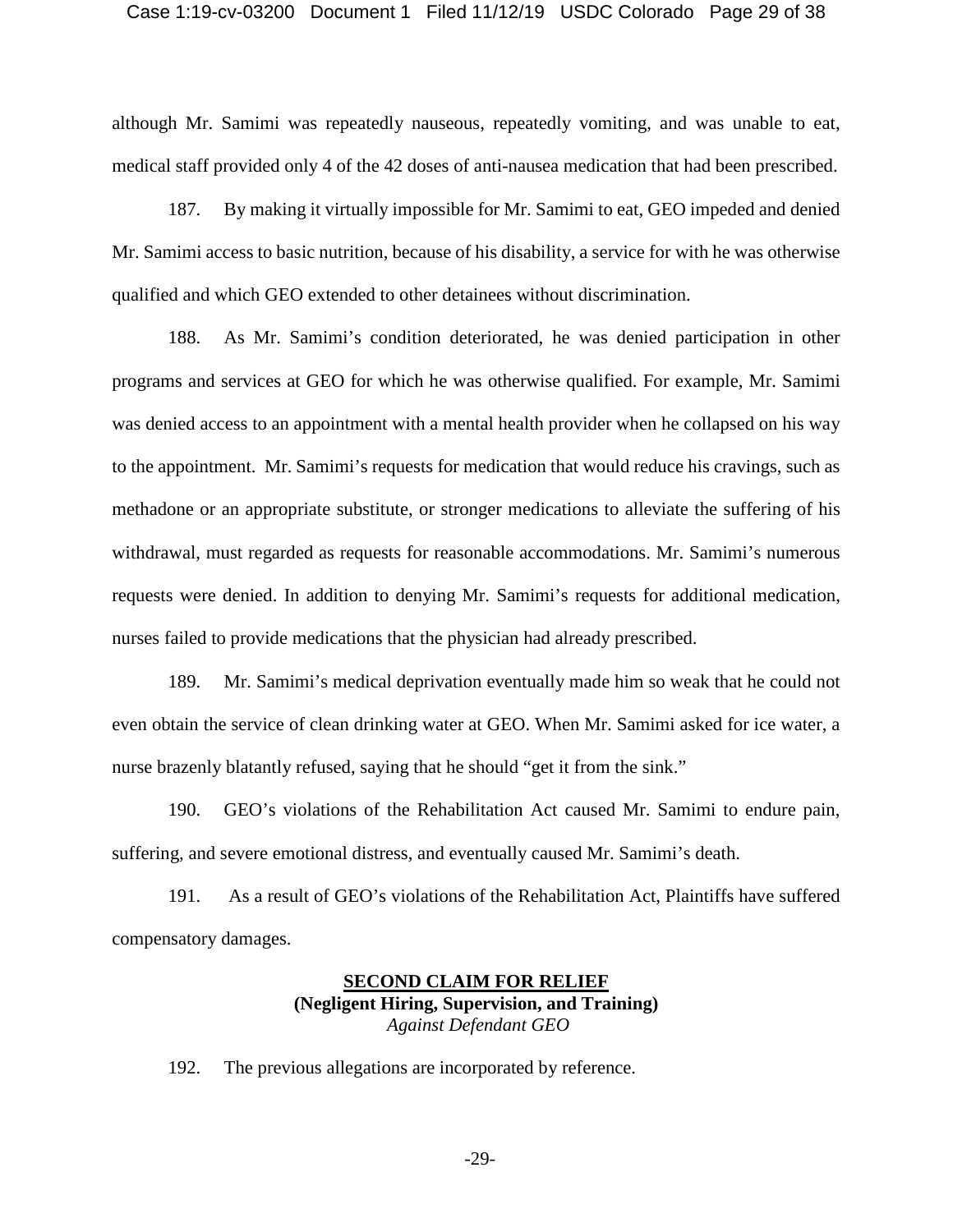#### Case 1:19-cv-03200 Document 1 Filed 11/12/19 USDC Colorado Page 30 of 38

193. GEO has a duty to exercise reasonable care in hiring medical professionals at the ACDF facility it operates.

194. Indeed, GEO has an increased responsibility to exercise reasonable care in hiring medical professionals because the individuals in the custody of GEO are forced to rely on the GEO medical staff to care for all of their basic medical needs. GEO was negligent in failing to hire sufficient medical personnel to be able to provide for the basic care of patients detained at ACDF.

195. Accordingly, GEO breached its duty to exercise reasonable care in hiring the medical professionals at the facility and that breach was the proximate cause of Mr. Samimi's suffering and, ultimately, his death.

196. A defendant has a duty to supervise when the principal or employer has reason to know that the agent or employee is likely to harm others because of its qualities and the work or instrumentalities entrusted to it. *Settle v. Basinger*, 411 P.3d 717, 723 (Colo. App. 2013).

197. GEO negligently supervised its nurses, and it knew or should have known that the nurses had qualities that would lead them to injure the patients they were entrusted to care for. There are several facts that point to GEO having this knowledge.

198. First, several officers expressed that they thought the nurses were non-responsive and negligent. ("Nurses typically have a cavalier attitude, generally neglectful;" "Officers call every night to say medical not responding to detainees who clearly need attention. 'Arrogance' on the part of medical.'"). GEO should have known about the reputation of its nursing staff within ACDF, and this knowledge would put them on notice that there was an undue risk to patients in ACDF.

199. Second, many of the GEO nurses acknowledged having no training or experience in treating patients with withdrawal symptoms, but one nurse noted that they deal with a lot of

-30-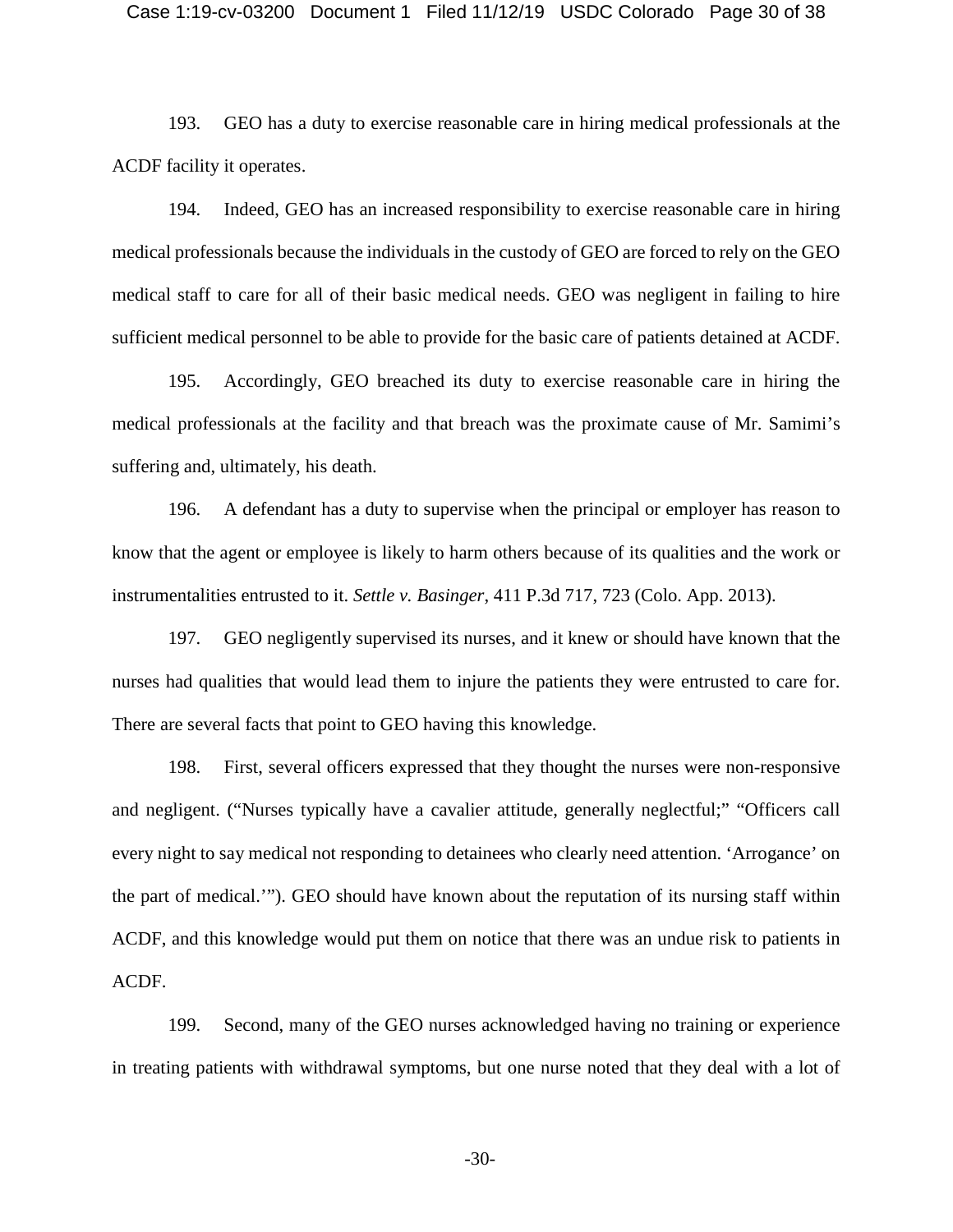#### Case 1:19-cv-03200 Document 1 Filed 11/12/19 USDC Colorado Page 31 of 38

opioid withdrawal cases. GEO should have known that its nurses were untrained in withdrawal symptoms—at least in part because GEO did not provide any training—and this created a substantial risk of serious injury or death for detainees suffering from withdrawal.

200. Because GEO either knew or should have known of the nurses' patterns of neglect or lack of training, GEO was negligent in supervising its medical staff, which ultimately led to Mr. Samimi's death.

201. GEO owed a duty to Mr. Samimi to train its medical professionals in proper care for opioid use disorder and persons undergoing withdrawal.

202. Because withdrawal from opioids can be deadly, or at least incredibly painful and lead to relapses in addiction, the likelihood of injury when medical professionals are not properly trained is high.

203. Additionally, the social utility of training medical professionals on how to properly treat and monitor those with withdrawal symptoms is high. The magnitude of the burden is not great, given the small number of nurses GEO employs at ACDF. Therefore, these factors point towards recognizing a duty for GEO to train its medical professionals in how to properly treat patients with OUD or who may be going through opioid withdrawal.

204. GEO breached this duty. Several GEO nurses said they had minimal or no training in how to treat withdrawal symptoms. Several nurses erroneously dismissed Mr. Samimi's symptoms and actions as manipulative "drug-seeking" and did not pay as close attention to his symptoms although his behavior was normal and expected for a person with OUD who was going through withdrawal.

205. Additionally, many GEO nurses did not know what COWS was or how to use it, including one nurse who had to do an internet search on what it was, but never completed the form.

-31-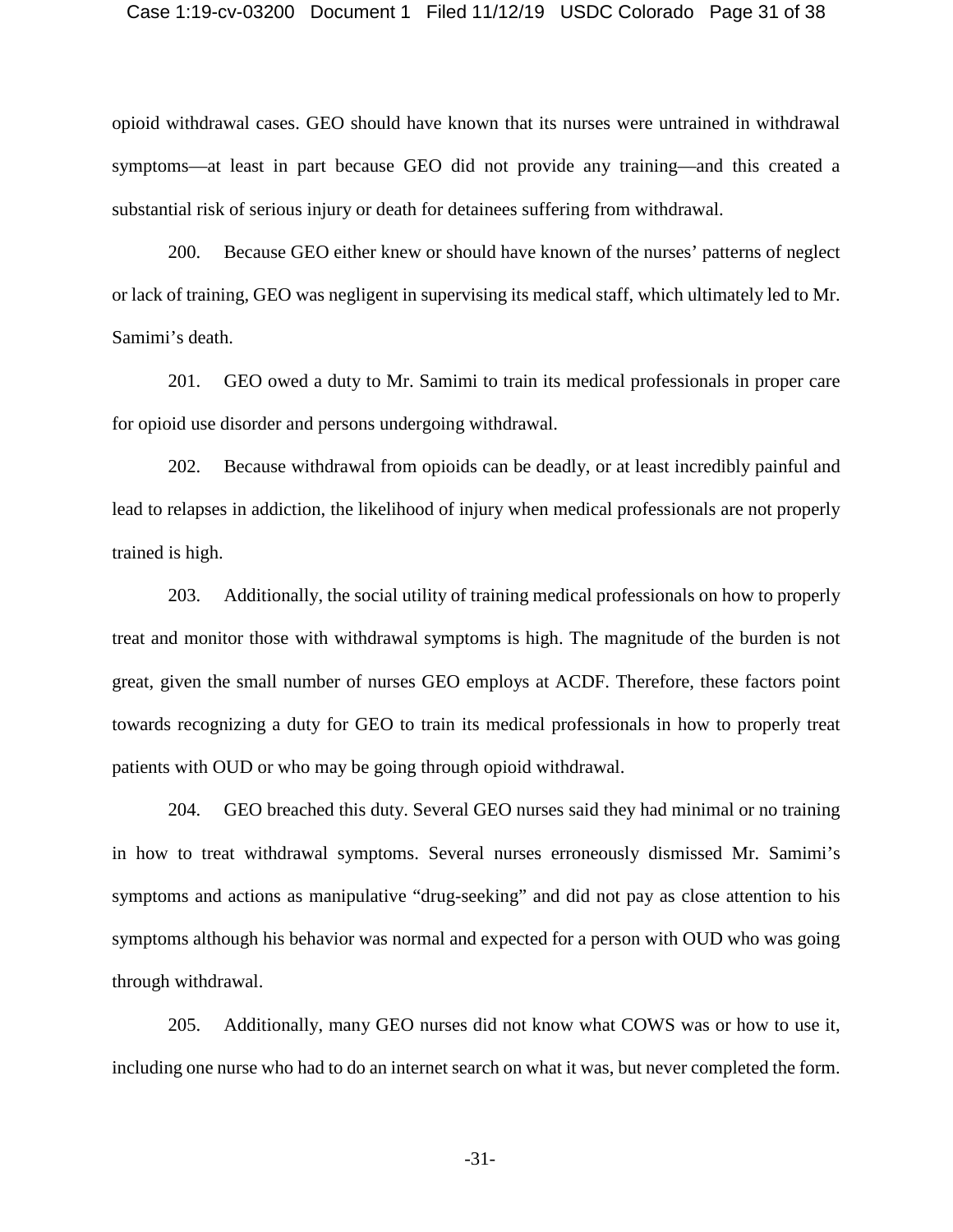206. Furthermore, in an interview, Dr. Peterson said the nurses have "No real training it's real world training and they are RNs."

207. Additionally, the nurses appeared to not be trained to contact 911 in the hours before Mr. Samimi's death, despite realizing that "[h]e's dying."

208. The failure to train the nurses to recognize and properly treat Mr. Samimi's withdrawal proximately caused his death, as his withdrawal symptoms worsened until his condition deteriorated to the point of his death.

209. Therefore, GEO was negligent in training its nurses on opioid withdrawal procedures, which caused Mr. Samimi's rapid decline and death.

210. As a result of GEO's negligence, Plaintiffs suffered damages in an amount to be proven at trial.

## **THIRD CLAIM FOR RELIEF (Negligence)** *Against Defendant GEO*

211. GEO and its medical staff had a duty to provide reasonable medical care to Mr. Samimi and all other detainees in the ACDF facility.

212. GEO nurses ignored basic nursing protocols by failing to evaluate Mr. Samimi with COWS and by using alcohol withdrawal forms instead. Additionally, nurses failed to notify Dr. Peterson when the incorrect withdrawal forms they used indicated that they should.

213. GEO nurses ignored basic nursing protocols by failing to administer dosages of medications and failing to take Mr. Samimi's vital signs as often as instructed.

214. The nurses also breached the applicable standard of care because they did not transfer Mr. Samimi to the emergency room or otherwise ensure he received life-saving medical services despite his clear, obvious, and easily understood life-threatening withdrawal symptoms.

-32-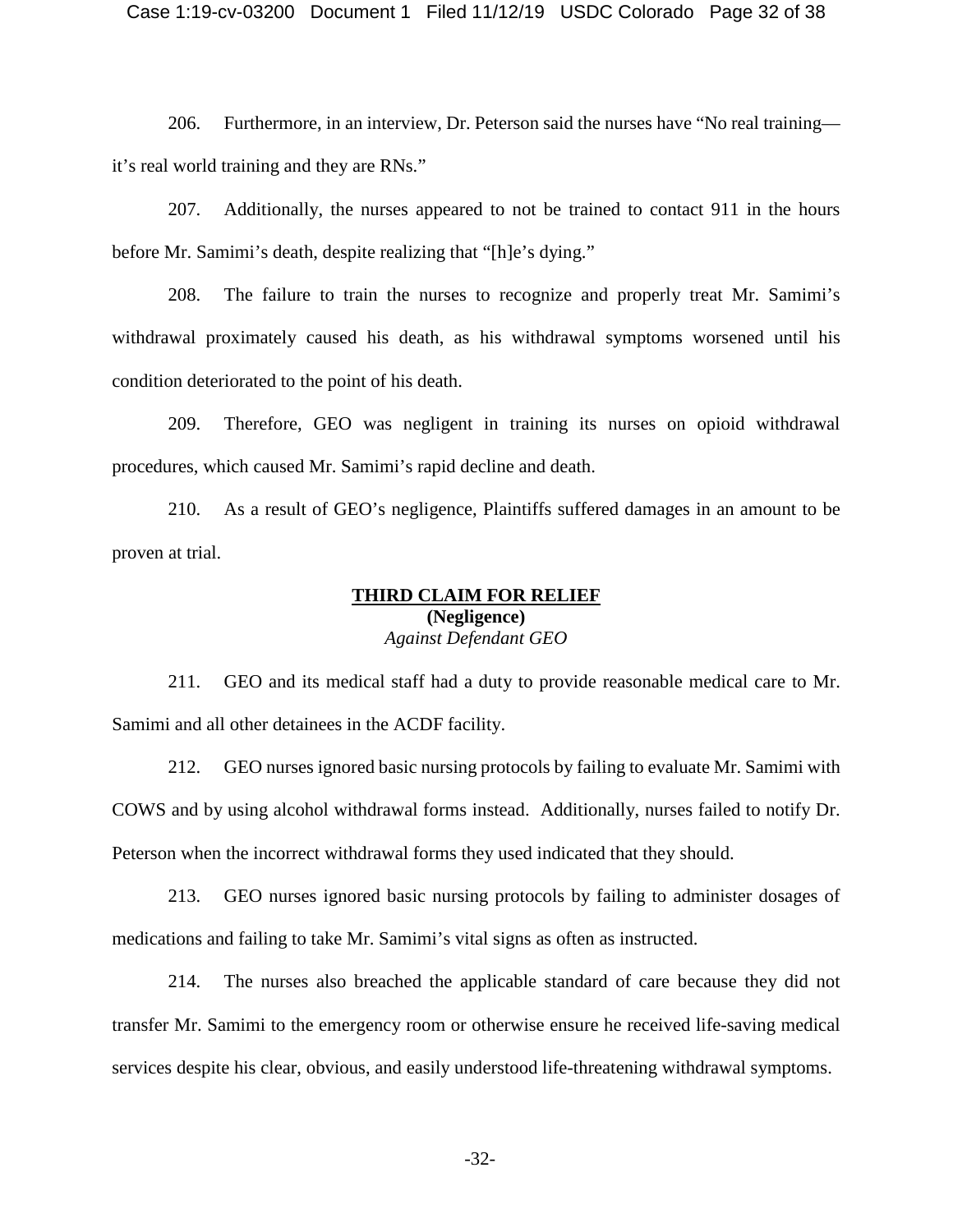215. These acts and omissions directly resulted in Mr. Samimi's death.

216. The nurses should have known that Mr. Samimi's symptoms were serious signs of opioid withdrawal. At minimum, the GEO nurses should have known that these symptoms demanded immediate emergency medical attention.

217. Moreover, Mr. Samimi's symptoms should have alerted the nurses to the fact that inattention and/or inaction would place Mr. Samimi in an unreasonable risk of physical harm.

218. Indeed, Mr. Samimi's symptoms would lead any reasonable nurse to conclude that Mr. Samimi was in a dire condition and in need of immediate emergency medical treatment.

219. The nurses who were tasked with Mr. Samimi's medical care either knew or should have known that not seeking immediate emergency medical attention for Mr. Samimi, including calling 911 and ensuring Mr. Samimi was seen by a doctor as soon as possible, created an unreasonable risk of death.

220. The nurses' actions and omissions, including their failure to call 911 when Mr. Samimi began showing life-threatening symptoms, was a proximate cause of his death, as he was unresponsive and pulseless when the EMTs arrived.

221. At all relevant times hereto, the nurses were employees of GEO and their actions and omissions at issue occurred during and within the course and scope of their employment with GEO. Therefore, GEO is liable for the nurses under the doctrine of *respondeat superior*.

222. As a result of GEO's negligence, Plaintiffs suffered damages in an amount to be proven at trial.

## **FOURTH CLAIM FOR RELIEF (Reckless Disregard of Safety)** *Against Defendant GEO*

223. The previous allegations are incorporated by reference.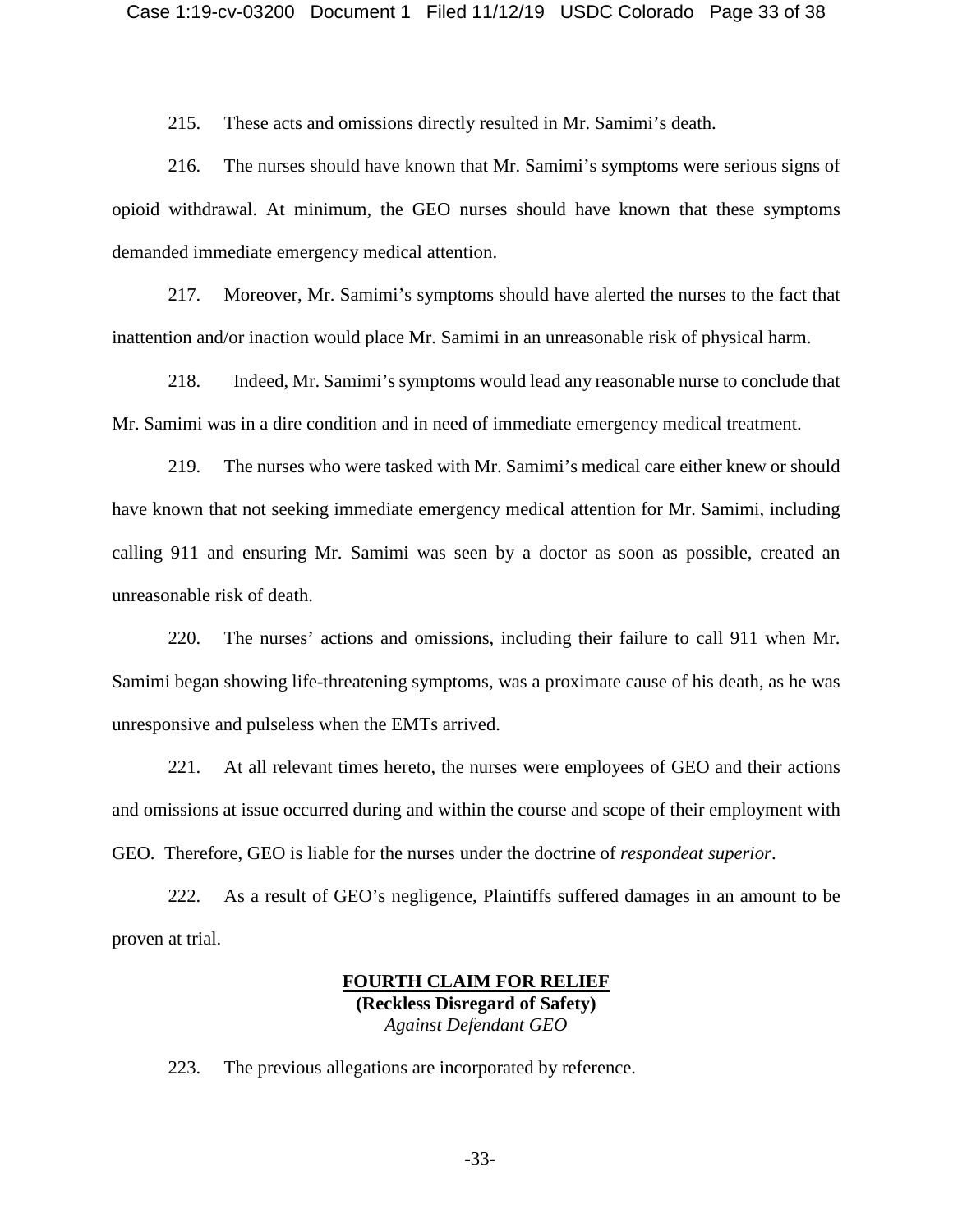#### Case 1:19-cv-03200 Document 1 Filed 11/12/19 USDC Colorado Page 34 of 38

224. GEO had a duty to provide medical care to Mr. Samimi and all other detainees in the ACDF facility.

225. GEO's understaffing, which left the facility with one doctor for about 1,000 detainees and an insufficient number of nurses, was a failure to act in violation of GEO's duty to provide medical care to its detainees. GEO should have known that this understaffing was reckless and created an unreasonable risk of physical harm to Mr. Samimi and other detainees.

226. GEO nurses also breached their duty of care because they did not transfer Mr. Samimi to the emergency room or otherwise ensure he received life-saving medical services despite his clear, obvious, and easily understood life-threatening withdrawal symptoms.

227. These acts and omissions directly resulted in Mr. Samimi's death.

228. Additionally, GEO breached its duty to provide medical care to Mr. Samimi in other ways which rise beyond the level of negligence.

229. In the days before his death, the nurses knew that Mr. Samimi was dehydrated, fainting, vomiting, nauseous, and experiencing a great deal of pain.

230. In addition, in the early morning hours of his death, Mr. Samimi was continuously screaming in pain, was vomiting, had blood clots in some of his vomit, had seizure-like symptoms when nurses attempted to place him in a wheelchair, vomited on himself, and urinated on himself.

231. In fact, several officers and the lieutenant who witnessed these events noted that they "had never seen a detainee as sick as Samimi," one of the nurses remarked "he's dying" when asked what was wrong with him, another nurse noted that he called the doctor "to notify him that alternate placement should be sought for Samimi because his needs exceed ACDF's capability to handle," and several officers urged the nurses to call 911.

-34-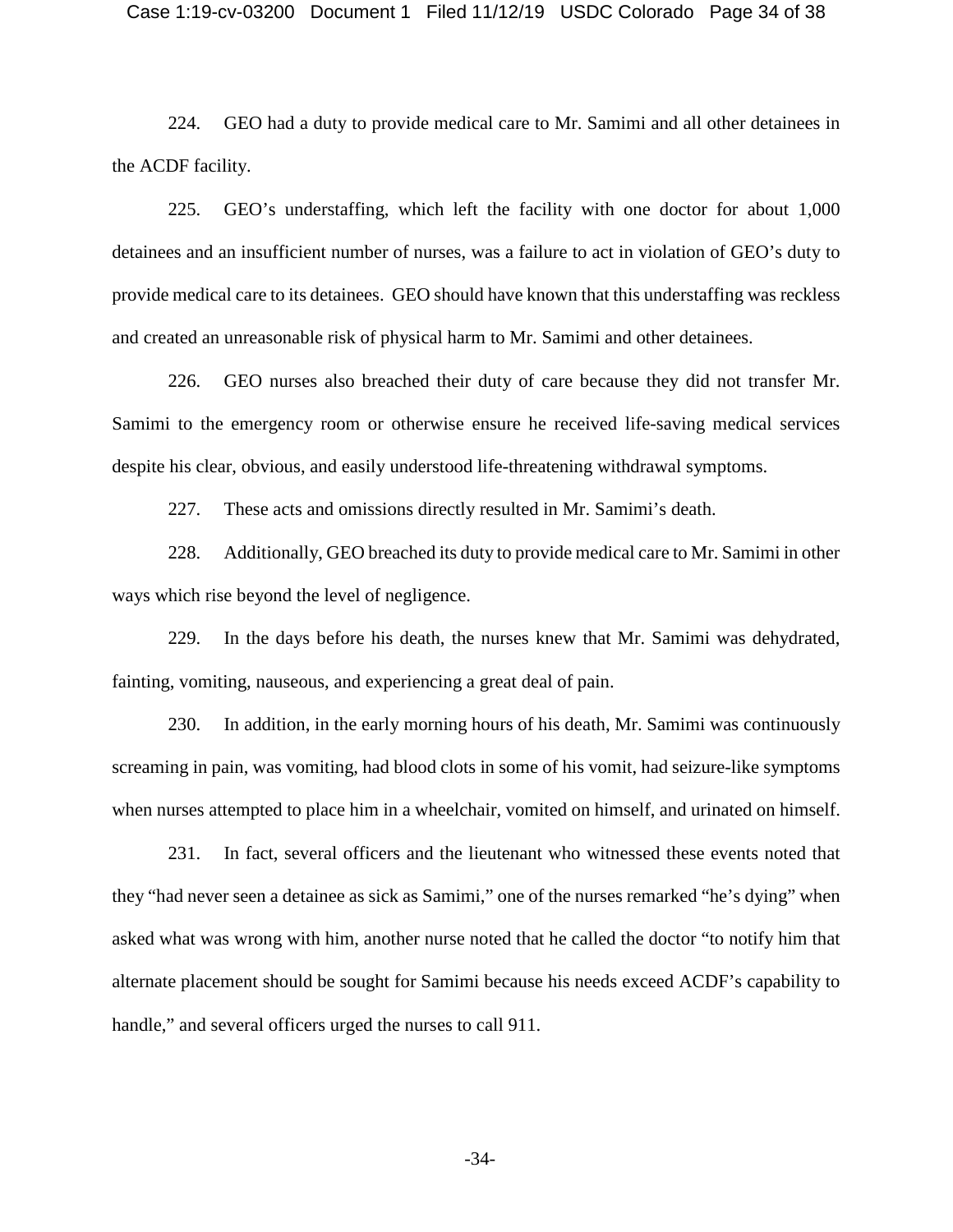#### Case 1:19-cv-03200 Document 1 Filed 11/12/19 USDC Colorado Page 35 of 38

232. The nurses should have known that Mr. Samimi's symptoms were serious signs of opioid withdrawal. At minimum, the nurses should have known that these symptoms demanded immediate emergency medical attention.

233. Moreover, Mr. Samimi's symptoms should have alerted the nurses to the fact that inattention and/or inaction would place Mr. Samimi in an unreasonable risk of physical harm.

234. Indeed, Mr. Samimi's symptoms would lead any reasonable nurse to conclude that Mr. Samimi was in a dire condition and in need of immediate emergency medical treatment.

235. The nurses who were tasked with Mr. Samimi's medical care either knew or should have known that not seeking immediate emergency medical attention for Mr. Samimi, including calling 911 and ensuring Mr. Samimi was seen by a doctor as soon as possible, created an unreasonable risk of death that constitutes reckless disregard of safety.

236. The nurses' actions and omissions, including their failure to call 911 when Mr. Samimi began showing life-threatening symptoms, was a proximate cause of his death, as he was unresponsive and pulseless when the EMTs arrived.

237. At all relevant times hereto, the nurses were employees of GEO and their actions and omissions at issue occurred during and within the course and scope of their employment with GEO. Therefore, GEO is liable for the nurses under the doctrine of *respondeat superior*.

238. Accordingly, GEO is liable for the reckless disregard of Mr. Samimi's safety which led to his dire medical situation and ultimately his death.

239. As a result of GEO's reckless conduct, Plaintiffs suffered damages in an amount to be proven at trial.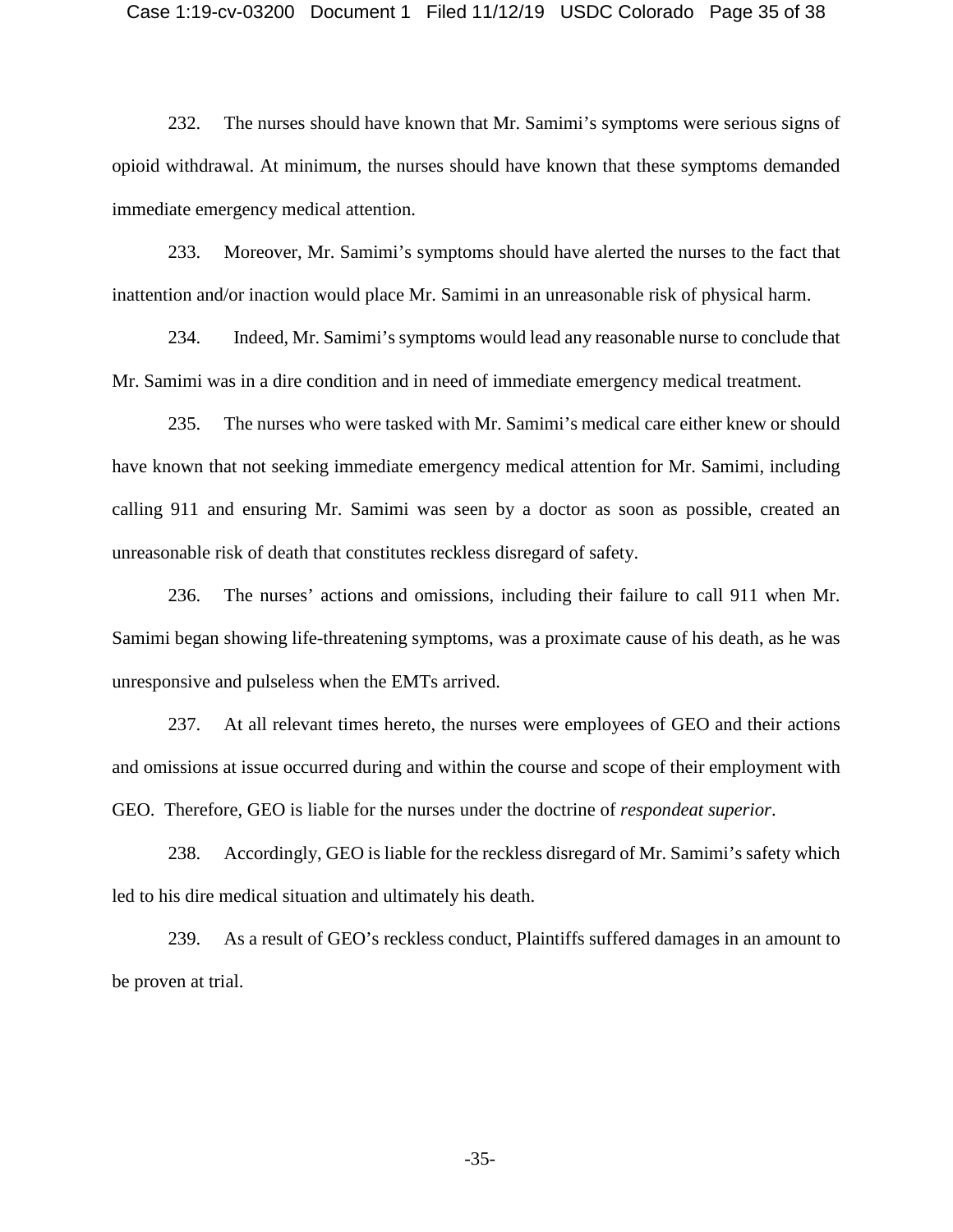## **FIFTH CLAIM FOR RELIEF (Medical Malpractice)** *Against Defendant Dr. Peterson*

240. Dr. Peterson had a duty to provide medical care to Mr. Samimi because they had a physician-patient relationship.

241. Dr. Peterson had a duty to Mr. Samimi because he undertook to provide medical care and thus act with ordinary care and diligence.

242. Dr. Peterson breached his duty of reasonable care by not providing Mr. Samimi with adequate and proper medications. To the extent Dr. Peterson had authority to make a treatment decision, Dr. Peterson breached his duty of reasonable care by failing to treat Mr. Samimi's OUD and by ordering that Mr. Samimi be cut off cold turkey from the methadone he had been taking legally for decades. Dr. Peterson breached the duty of care by ordering that Mr. Samimi be forced to undergo withdrawal. Furthermore, in ordering that Mr. Samimi be forced to endure withdrawal, Dr. Peterson breached the duty of care by ordering that Mr. Samimi be cut off cold turkey instead of tapering Mr. Samimi's dosage.

243. Dr. Peterson also failed to protect Mr. Samimi's health and safety by failing to physically examine Mr. Samimi, by not evaluating whether Mr. Samimi should be transferred to a hospital, by not ensuring that prescribed medications for withdrawal were provided, and by not taking all necessary steps to ensure that the withdrawal proceeded safely.

244. Dr. Peterson ignored clear indications of Mr. Samimi's severe withdrawal symptoms, and did nothing in response.

245. Dr. Peterson also breached his duty by failing to supervise the nurses in providing Mr. Samimi with medical care.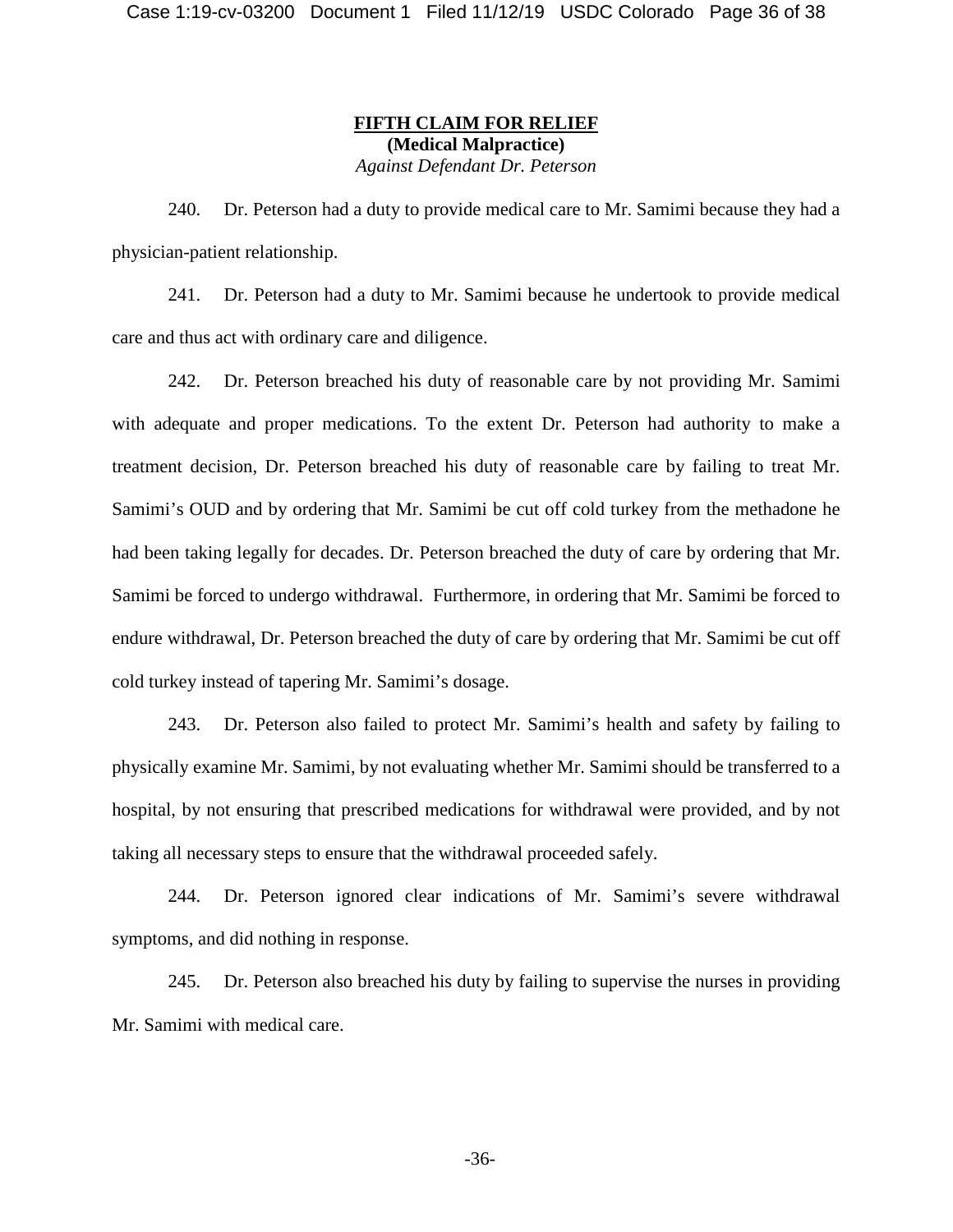246. Dr. Peterson further breached his duty of reasonable care by not responding to emergency calls when he was supposed to be reachable by the medical staff at GEO.

247. As illustrated above, Dr. Peterson committed medical malpractice in his care of Mr. Samimi, and this malpractice led to Mr. Samimi's increased suffering and eventual death.

248. As a result of Dr. Peterson's professional negligence, Plaintiffs suffered damages in an amount to be proven at trial.

## **SIXTH CLAIM FOR RELIEF (Wrongful Death)** *Against All Defendants*

249. The previous allegations are incorporated by reference.

250. As illustrated in the preceding paragraphs, Mr. Samimi's death was caused by the negligence of GEO, GEO's employees, and Dr. Peterson.

251. As a result of defendants' negligence, plaintiffs, as lineal heirs of Mr. Samimi, suffered damages in amounts to be proven at trial.

## **PRAYER FOR RELIEF**

Wherefore, Plaintiffs pray for relief as follows:

- a. An award of compensatory damages;
- b. An award of reasonable attorneys' fees and costs;
- c. Interest from the date of each violation; and
- d. Any further or other relief the Court deems just and proper.

## **JURY DEMAND**

Plaintiffs request a trial by jury in this matter.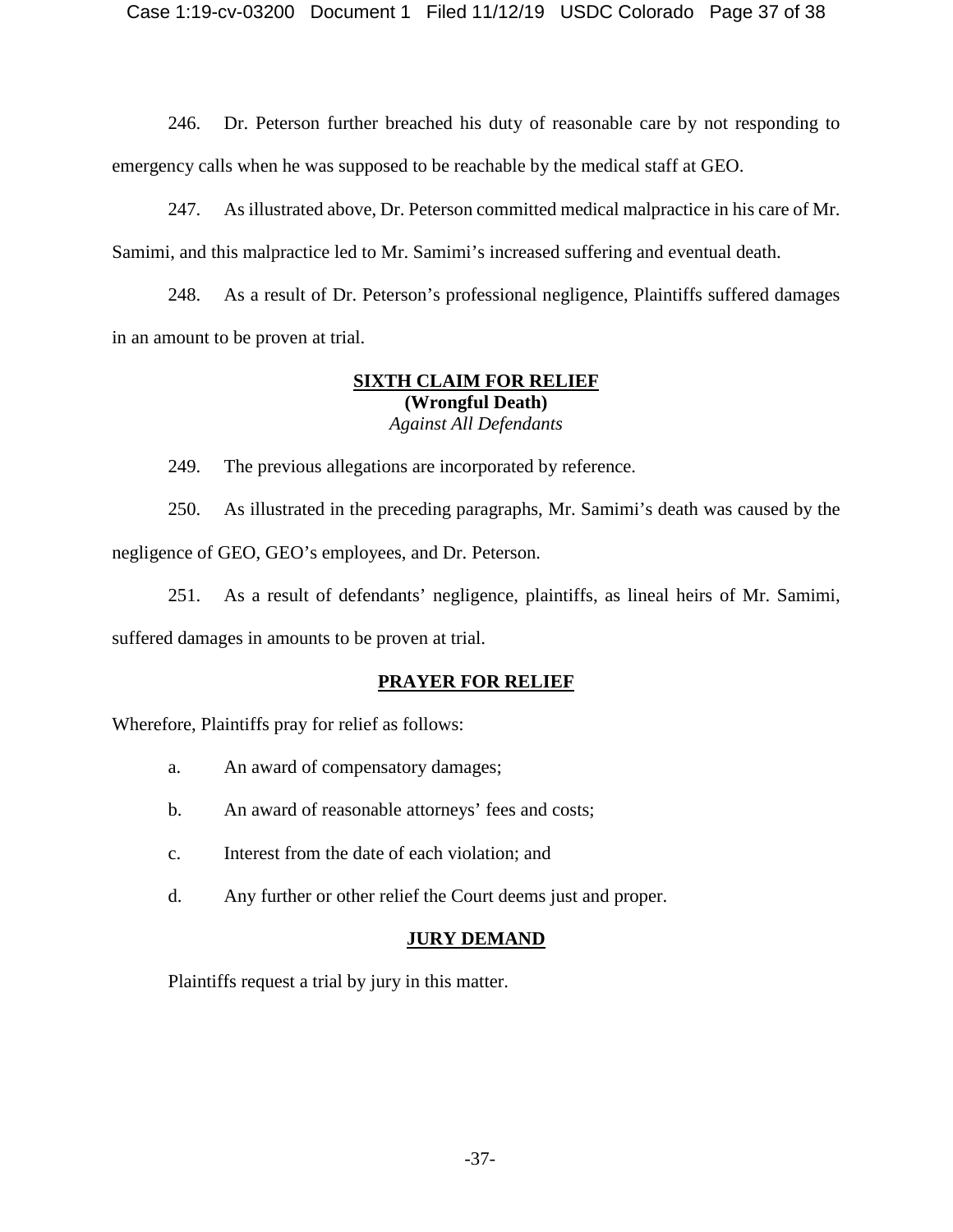Dated this 12<sup>th</sup> day of November, 2019 BAKER & HOSTETLER LLP

/s/ Paul G. Karlsgodt

Paul G. Karlsgodt Marc D. Flink Matthew C. Baisley Michelle R. Gomez Sean B. Solis 1801 California Street, Suite 4400 Denver, Colorado 80202 Tel: 303.861.0600 Fax: 303.861.7805 Email: [pkarlsgodt@bakerlaw.com](mailto:pkarlsgodt@bakerlaw.com) [mflink@bakerlaw.com](mailto:mflink@bakerlaw.com) [mbaisley@bakerlaw.com](mailto:mbaisley@bakerlaw.com) [mgomez@bakerlaw.com](mailto:mgomez@bakerlaw.com) [ssolis@bakerlaw.com](mailto:ssolis@bakerlaw.com)

*In cooperation with the ACLU Foundation of Colorado*

Mark Silverstein Sara R. Neel Arielle Herzberg ACLU Foundation of Colorado 303 East  $17<sup>th</sup>$  Avenue, Suite 350 Denver, Colorado 80203 Tel: 720-402-3107 Fax: 303.777.1773 Email: [msilverstein@aclu-co.org](mailto:msilverstein@aclu-co.org) [sneel@aclu-co.org](mailto:sneel@aclu-co.org) [aherzberg@aclu-co.org](mailto:aherzberg@aclu-co.org)

*Attorneys for Plaintiffs*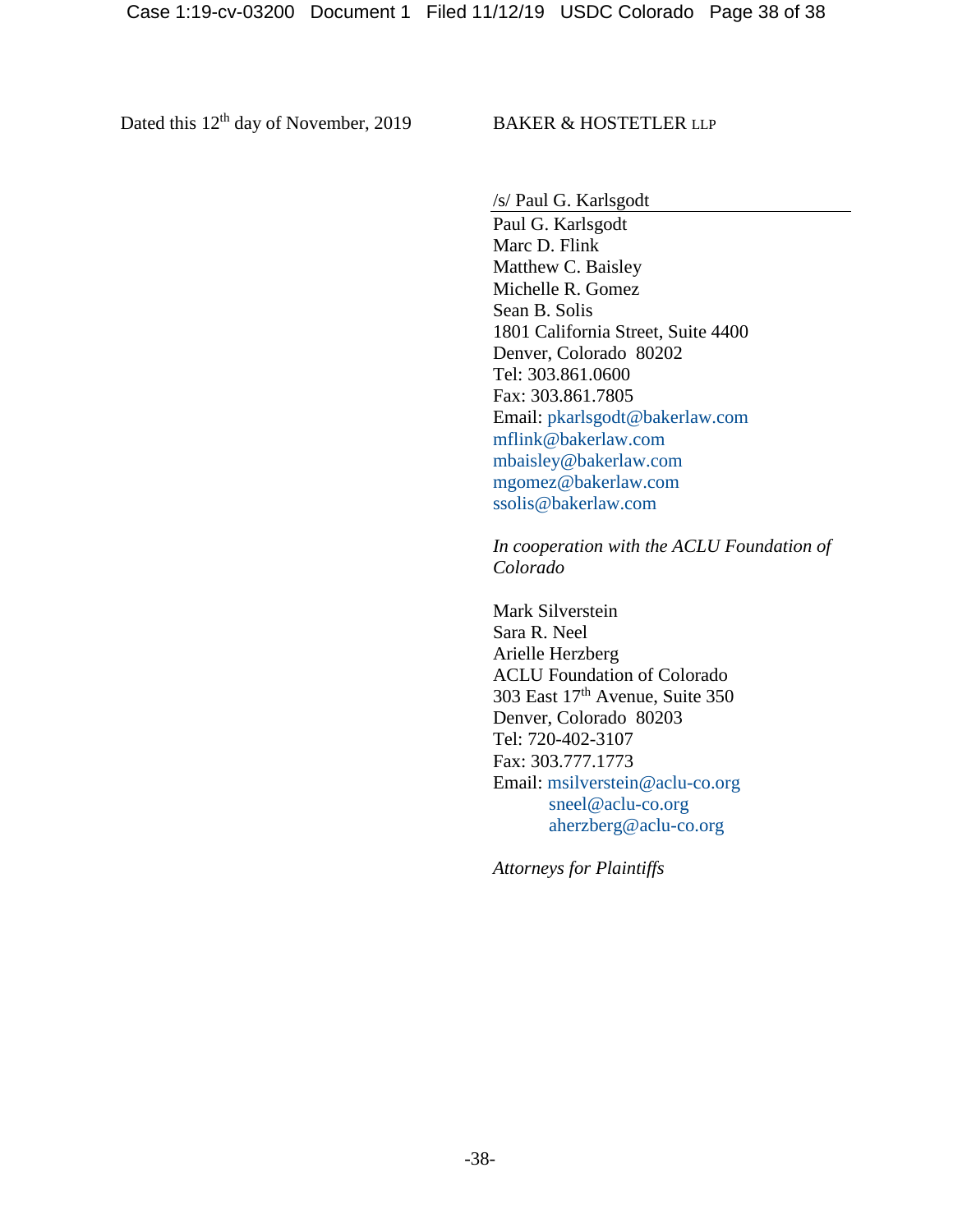# Case 1:19-cv-03200 Document 1-1 Filed 11/12/19 USDC Colorado Page 1 of 2

JS 44 (Rev. 06/17) District of Colorado **CIVIL COVER SHEET** District of Colorado

The JS 44 civil cover sheet and the information contained herein neither replace nor supplement the filing and service of pleadings or other papers as required by law, except as provided by local rules of court. This form,

| purpose of mitiating the civil docket sneet. (SEE INSTRUCTIONS ON NEXT PAGE OF THIS FORM.)<br>I. (a) PLAINTIFFS                                                              |                                                                                                                                                                                                                                                                                                                                                                                                                    |                                                                                                                                                                       |                                                                              | <b>DEFENDANTS</b>                                                                                                                                                                                   |                                                                                                                                                 |                                                                                                                                                                                                                                                                  |  |
|------------------------------------------------------------------------------------------------------------------------------------------------------------------------------|--------------------------------------------------------------------------------------------------------------------------------------------------------------------------------------------------------------------------------------------------------------------------------------------------------------------------------------------------------------------------------------------------------------------|-----------------------------------------------------------------------------------------------------------------------------------------------------------------------|------------------------------------------------------------------------------|-----------------------------------------------------------------------------------------------------------------------------------------------------------------------------------------------------|-------------------------------------------------------------------------------------------------------------------------------------------------|------------------------------------------------------------------------------------------------------------------------------------------------------------------------------------------------------------------------------------------------------------------|--|
| NEDA SAMIMI-GOMEZ; NEGEEN SAMIMI; and ANTHONY SAMIMI                                                                                                                         |                                                                                                                                                                                                                                                                                                                                                                                                                    |                                                                                                                                                                       |                                                                              | THE GEO GROUP, INC; and JEFFREY ELAM PETERSON, MD                                                                                                                                                   |                                                                                                                                                 |                                                                                                                                                                                                                                                                  |  |
|                                                                                                                                                                              |                                                                                                                                                                                                                                                                                                                                                                                                                    |                                                                                                                                                                       |                                                                              |                                                                                                                                                                                                     |                                                                                                                                                 |                                                                                                                                                                                                                                                                  |  |
| Arapahoe County, CO<br><b>(b)</b> County of Residence of First Listed Plaintiff<br>(EXCEPT IN U.S. PLAINTIFF CASES)                                                          |                                                                                                                                                                                                                                                                                                                                                                                                                    |                                                                                                                                                                       |                                                                              | Palm Beach County, FL<br>County of Residence of First Listed Defendant<br>(IN U.S. PLAINTIFF CASES ONLY)<br>IN LAND CONDEMNATION CASES, USE THE LOCATION OF<br>NOTE:<br>THE TRACT OF LAND INVOLVED. |                                                                                                                                                 |                                                                                                                                                                                                                                                                  |  |
| (c) Attorneys (Firm Name, Address, and Telephone Number)<br>Paul G. Karlsgodt, Baker & Hostetler LLP, 1801 California Street, Suite<br>4400, Denver, CO 80202 (303) 861-0600 |                                                                                                                                                                                                                                                                                                                                                                                                                    |                                                                                                                                                                       |                                                                              | Attorneys (If Known)                                                                                                                                                                                |                                                                                                                                                 |                                                                                                                                                                                                                                                                  |  |
| <b>II. BASIS OF JURISDICTION</b> (Place an "X" in One Box Only)                                                                                                              |                                                                                                                                                                                                                                                                                                                                                                                                                    |                                                                                                                                                                       |                                                                              |                                                                                                                                                                                                     |                                                                                                                                                 | <b>III. CITIZENSHIP OF PRINCIPAL PARTIES</b> (Place an "X" in One Box for Plaintiff                                                                                                                                                                              |  |
| $\Box$ 1 U.S. Government<br>Plaintiff                                                                                                                                        | 25 3 Federal Question<br>(U.S. Government Not a Party)                                                                                                                                                                                                                                                                                                                                                             |                                                                                                                                                                       |                                                                              | (For Diversity Cases Only)<br>Citizen of This State                                                                                                                                                 | <b>DEF</b><br>PTF<br>$\Box$ 1<br>$\Box$ 1 Incorporated or Principal Place<br>of Business In This State                                          | and One Box for Defendant)<br>PTF<br>DEF<br>$\Box$ 4<br>$\Box$ 4                                                                                                                                                                                                 |  |
| $\Box$ 2 U.S. Government<br>Defendant                                                                                                                                        | $\Box$ 4 Diversity                                                                                                                                                                                                                                                                                                                                                                                                 | (Indicate Citizenship of Parties in Item III)                                                                                                                         |                                                                              | Citizen of Another State                                                                                                                                                                            | 1 2 Incorporated and Principal Place<br>$\Box$ 2                                                                                                | $\square$ 5<br>$\Box$ 5<br>of Business In Another State                                                                                                                                                                                                          |  |
|                                                                                                                                                                              |                                                                                                                                                                                                                                                                                                                                                                                                                    |                                                                                                                                                                       |                                                                              | Citizen or Subject of a<br>Foreign Country                                                                                                                                                          | $\Box$ 3 Foreign Nation<br>$\Box$ 3                                                                                                             | $\Box$ 6<br>$\Box$ 6                                                                                                                                                                                                                                             |  |
| <b>IV. NATURE OF SUIT</b> (Place an "X" in One Box Only)                                                                                                                     |                                                                                                                                                                                                                                                                                                                                                                                                                    |                                                                                                                                                                       |                                                                              | Click here for: Nature of Suit Code Descriptions.                                                                                                                                                   |                                                                                                                                                 |                                                                                                                                                                                                                                                                  |  |
| <b>CONTRACT</b>                                                                                                                                                              |                                                                                                                                                                                                                                                                                                                                                                                                                    | <b>TORTS</b>                                                                                                                                                          |                                                                              | <b>FORFEITURE/PENALTY</b>                                                                                                                                                                           | <b>BANKRUPTCY</b>                                                                                                                               | <b>OTHER STATUTES</b>                                                                                                                                                                                                                                            |  |
| $\Box$ 110 Insurance<br>$\Box$ 120 Marine<br>130 Miller Act<br>$\Box$ 140 Negotiable Instrument<br>150 Recovery of Overpayment                                               | PERSONAL INJURY<br><b>PERSONAL INJURY</b><br>$\Box$ 310 Airplane<br>365 Personal Injury -<br>315 Airplane Product<br>Product Liability<br>Liability<br>367 Health Care/<br>320 Assault, Libel &<br>Pharmaceutical<br>Slander<br>Personal Injury<br>□ 330 Federal Employers'<br>Product Liability<br>Liability<br>□ 368 Asbestos Personal<br>340 Marine<br><b>Injury Product</b><br>345 Marine Product<br>Liability |                                                                                                                                                                       |                                                                              | □ 625 Drug Related Seizure<br>of Property 21 USC 881<br>$\Box$ 690 Other                                                                                                                            | 158 122 Appeal 28 USC 158<br>$\Box$ 423 Withdrawal<br>28 USC 157<br><b>PROPERTY RIGHTS</b>                                                      | 375 False Claims Act<br>□ 376 Qui Tam (31 USC<br>3729(a)<br>$\Box$ 400 State Reapportionment<br>$\Box$ 410 Antitrust<br>$\Box$ 430 Banks and Banking<br>$\Box$ 450 Commerce<br>$\Box$ 460 Deportation<br>1 470 Racketeer Influenced and<br>Corrupt Organizations |  |
| & Enforcement of Judgment<br>151 Medicare Act<br>152 Recovery of Defaulted<br><b>Student Loans</b><br>(Excludes Veterans)                                                    |                                                                                                                                                                                                                                                                                                                                                                                                                    |                                                                                                                                                                       |                                                                              |                                                                                                                                                                                                     | $\Box$ 820 Copyrights<br>$\Box$ 830 Patent<br>□ 835 Patent - Abbreviated<br>New Drug Application<br>□ 840 Trademark                             |                                                                                                                                                                                                                                                                  |  |
| $\Box$ 153 Recovery of Overpayment                                                                                                                                           | Liability                                                                                                                                                                                                                                                                                                                                                                                                          | PERSONAL PROPERTY                                                                                                                                                     |                                                                              | <b>LABOR</b>                                                                                                                                                                                        | <b>SOCIAL SECURITY</b>                                                                                                                          | 480 Consumer Credit                                                                                                                                                                                                                                              |  |
| of Veteran's Benefits<br>160 Stockholders' Suits<br>190 Other Contract<br>□ 195 Contract Product Liability<br>196 Franchise                                                  | 350 Motor Vehicle<br>□ 355 Motor Vehicle<br>Product Liability<br>360 Other Personal<br>Injury<br>362 Personal Injury -<br>Medical Malpractice                                                                                                                                                                                                                                                                      | 370 Other Fraud<br>$\Box$ 371 Truth in Lending<br>380 Other Personal<br>Property Damage<br>□ 385 Property Damage<br>Product Liability                                 |                                                                              | 710 Fair Labor Standards<br>Act<br>720 Labor/Management<br>Relations<br>740 Railway Labor Act<br>751 Family and Medical<br>Leave Act                                                                | $\Box$ 861 HIA (1395ff)<br>$\Box$ 862 Black Lung (923)<br>$\Box$ 863 DIWC/DIWW (405(g))<br>$\Box$ 864 SSID Title XVI<br>$\Box$ 865 RSI (405(g)) | □ 490 Cable/Sat TV<br>□ 850 Securities/Commodities/<br>Exchange<br>1 890 Other Statutory Actions<br>□ 891 Agricultural Acts<br>□ 893 Environmental Matters<br>$\Box$ 895 Freedom of Information                                                                  |  |
| <b>REAL PROPERTY</b><br>210 Land Condemnation<br>220 Foreclosure<br>$\Box$ 230 Rent Lease & Ejectment<br>240 Torts to Land<br>245 Tort Product Liability                     | <b>CIVIL RIGHTS</b><br>$\Box$ 440 Other Civil Rights<br>$\Box$ 441 Voting<br>$\Box$ 442 Employment<br>$\Box$ 443 Housing/<br>Accommodations                                                                                                                                                                                                                                                                        | PRISONER PETITIONS<br><b>Habeas Corpus:</b><br>1463 Alien Detainee<br><b>1</b> 510 Motions to Vacate<br>Sentence<br>530 General                                       | 790 Other Labor Litigation<br>791 Employee Retirement<br>Income Security Act |                                                                                                                                                                                                     | <b>FEDERAL TAX SUITS</b><br>□ 870 Taxes (U.S. Plaintiff<br>or Defendant)<br>□ 871 IRS-Third Party<br>26 USC 7609                                | Act<br>□ 896 Arbitration<br>□ 899 Administrative Procedure<br>Act/Review or Appeal of<br>Agency Decision<br>$\Box$ 950 Constitutionality of                                                                                                                      |  |
| 290 All Other Real Property                                                                                                                                                  | $\Box$ 445 Amer. w/Disabilities -<br>Employment<br>X 446 Amer. w/Disabilities -<br>Other<br>448 Education                                                                                                                                                                                                                                                                                                          | 535 Death Penalty<br>Other:<br>$\Box$ 540 Mandamus & Other<br>$\Box$ 550 Civil Rights<br>555 Prison Condition<br>560 Civil Detainee -<br>Conditions of<br>Confinement |                                                                              | <b>IMMIGRATION</b><br>$\Box$ 462 Naturalization Application<br>$\Box$ 465 Other Immigration<br>Actions                                                                                              |                                                                                                                                                 | <b>State Statutes</b>                                                                                                                                                                                                                                            |  |
| <b>V. ORIGIN</b> (Place an "X" in One Box Only)                                                                                                                              |                                                                                                                                                                                                                                                                                                                                                                                                                    |                                                                                                                                                                       |                                                                              |                                                                                                                                                                                                     |                                                                                                                                                 |                                                                                                                                                                                                                                                                  |  |
| $\boxtimes$ 1 Original<br>Proceeding                                                                                                                                         | $\square$ 2 Removed from<br>$\Box$ 3<br>State Court                                                                                                                                                                                                                                                                                                                                                                | Remanded from<br>Appellate Court                                                                                                                                      | $\Box$ 4 Reinstated or                                                       | $\Box$ 5 Transferred from<br>Reopened<br>(specify)                                                                                                                                                  | Multidistrict<br>$\Box$ 6<br>Litigation -<br>Another District<br>Transfer                                                                       | $\Box$ 8 Multidistrict<br>Litigation -<br>Direct File                                                                                                                                                                                                            |  |
| VI. CAUSE OF ACTION                                                                                                                                                          | 29 U.S.C. Section 794<br>Brief description of cause:                                                                                                                                                                                                                                                                                                                                                               | Section 504 of the Rehabilitation Act discrimination claim                                                                                                            |                                                                              | Cite the U.S. Civil Statute under which you are filing (Do not cite jurisdictional statutes unless diversity):                                                                                      |                                                                                                                                                 | <b>AP</b> Docket                                                                                                                                                                                                                                                 |  |
| VII. REQUESTED IN<br><b>COMPLAINT:</b>                                                                                                                                       | ο.<br>UNDER RULE 23, F.R.Cv.P.                                                                                                                                                                                                                                                                                                                                                                                     | CHECK IF THIS IS A CLASS ACTION                                                                                                                                       |                                                                              | <b>DEMAND \$</b>                                                                                                                                                                                    | <b>JURY DEMAND:</b>                                                                                                                             | CHECK YES only if demanded in complaint:<br>$\Box$ No<br>$\boxtimes$ Yes                                                                                                                                                                                         |  |
| VIII. RELATED CASE(S)<br><b>IF ANY</b>                                                                                                                                       | (See instructions):<br><b>JUDGE</b>                                                                                                                                                                                                                                                                                                                                                                                |                                                                                                                                                                       |                                                                              | DOCKET NUMBER                                                                                                                                                                                       |                                                                                                                                                 |                                                                                                                                                                                                                                                                  |  |
| <b>DATE</b><br>11/12/2019                                                                                                                                                    |                                                                                                                                                                                                                                                                                                                                                                                                                    | SIGNATURE OF ATTORNEY OF RECORD<br>/s/ Paul G. Karlsgodt                                                                                                              |                                                                              |                                                                                                                                                                                                     |                                                                                                                                                 |                                                                                                                                                                                                                                                                  |  |
| <b>FOR OFFICE USE ONLY</b><br>RECEIPT#                                                                                                                                       | <b>AMOUNT</b>                                                                                                                                                                                                                                                                                                                                                                                                      | <b>APPLYING IFP</b>                                                                                                                                                   |                                                                              | <b>JUDGE</b>                                                                                                                                                                                        | MAG. JUDGE                                                                                                                                      |                                                                                                                                                                                                                                                                  |  |